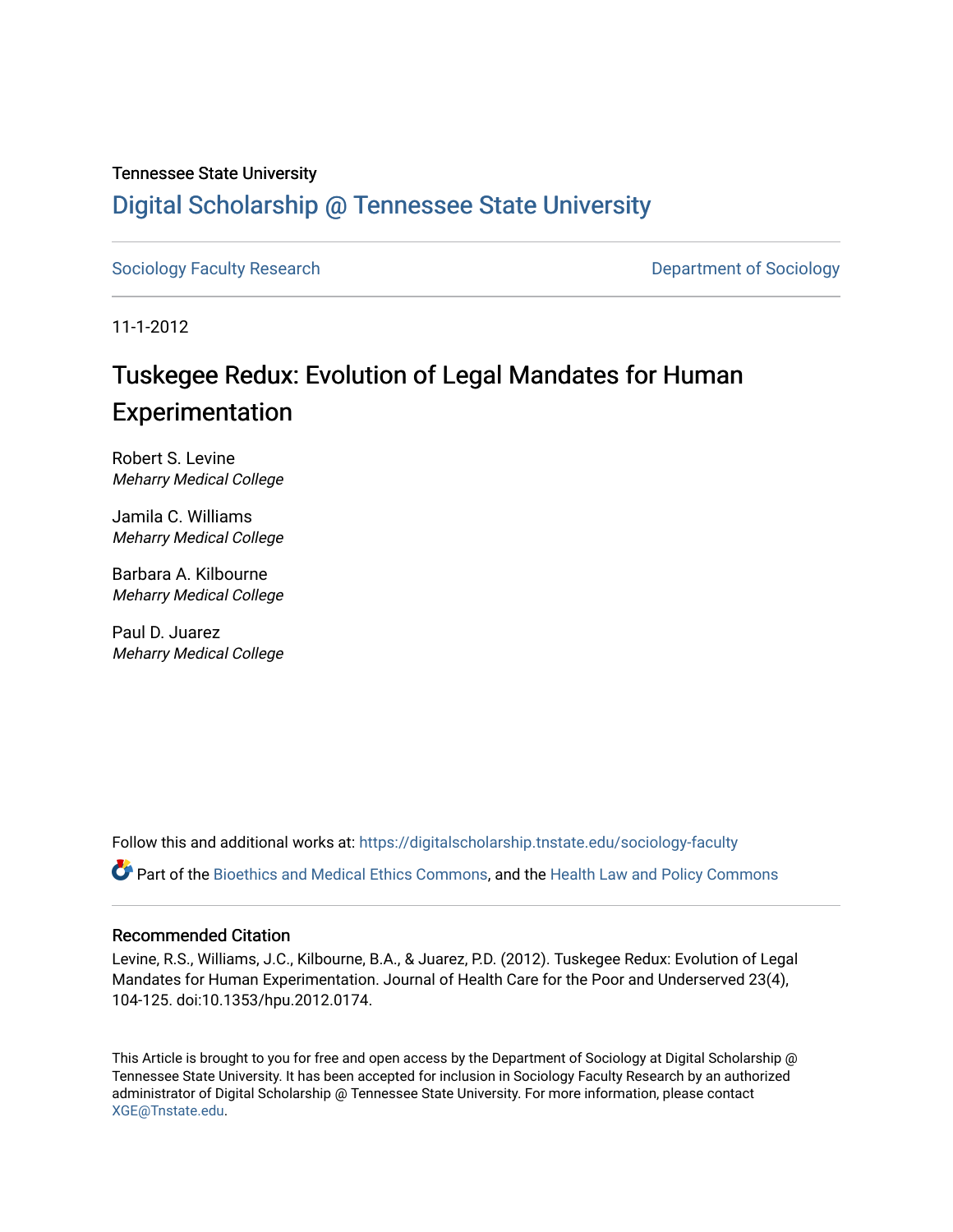

# NIH Public Access

**Author Manuscript**

J Health Care Poor Underserved. Author manuscript; available in PMC 2013 November 01.

Published in final edited form as:

J Health Care Poor Underserved. 2012 November ; 23(4 0): 104–125. doi:10.1353/hpu.2012.0174.

### **Tuskegee redux: Evolution of legal mandates for human experimentation**

**Dr. Robert S. Levine, M.D. [Professor]**, **Dr. Jamila C. Williams, M.D., M.P.H. [Assistant Professor]**, **Dr. Barbara A. Kilbourne, Ph.D. [Staff Epidemiologist]**, and **Dr. Paul D. Juarez, Ph.D. [Professor]**

Department of Family and Community Medicine, Meharry Medical College

#### **Abstract**

Human health experiments systematically expose people to conditions beyond the boundaries of medical evidence. Such experiments have included legal-medical collaboration, exemplified in the US by the PHS Syphilis Study (Tuskegee). That medical experiment was legal, conforming to segregationist protocols and specific legislative authorization which excluded a selected group of African Americans from any medical protection from syphilis. Subsequent corrective action outlawed unethical medical experiments but did not address other forms of collaboration, including PHS submission to laws which may have placed African American women at increased risk from AIDS and breast cancer. Today, anti-lobbying law makes it a felony for PHS workers to openly question legally anointed suspension of medical evidence. African Americans and other vulnerable populations may thereby face excess risks -- not only from cancer, but also from motor vehicle crashes, firearm assault, end stage renal disease and other problems -- with PHS workers as silent partners.

#### **Keywords**

Bioethics; public health; disparity, healthcare; communicable disease contact tracing; breast cancer; Medicare;

#### **Introduction**

In human subject research, experimental protocols are used to systematically expose people to interventions beyond the boundaries prescribed by the best available medical evidence. Further, it is possible to distinguish between legal mandates for *medical* human health experiments and legal mandates for social human health experiments. Requirements for medical human health experiments include a rationale comprising medical evidence showing that the potential benefits of the proposed intervention outweigh the potential risks.<sup>1</sup> In clinical trials, for example, this may involve estimation of expected improvements in clinical outcome based on successful tests of a new drug. Before the trial, knowledge about the consequences is beyond the boundaries of existing medical evidence. There are, nonetheless, medically based, scientific reasons to justify the human experiment.

Corresponding author: Direct correspondence and requests for reprints to: Robert S. Levine, M.D., Professor, Meharry Medical College, Department of Family and Community Medicine, 1005 Dr. David B. Todd Jr. Blvd., Nashville, TN 37205, rlevine@mmc.edu, Phone: (615)-327-5507.

Disclaimers: The authors have no conflicts of interest or previous publications on this research project to declare.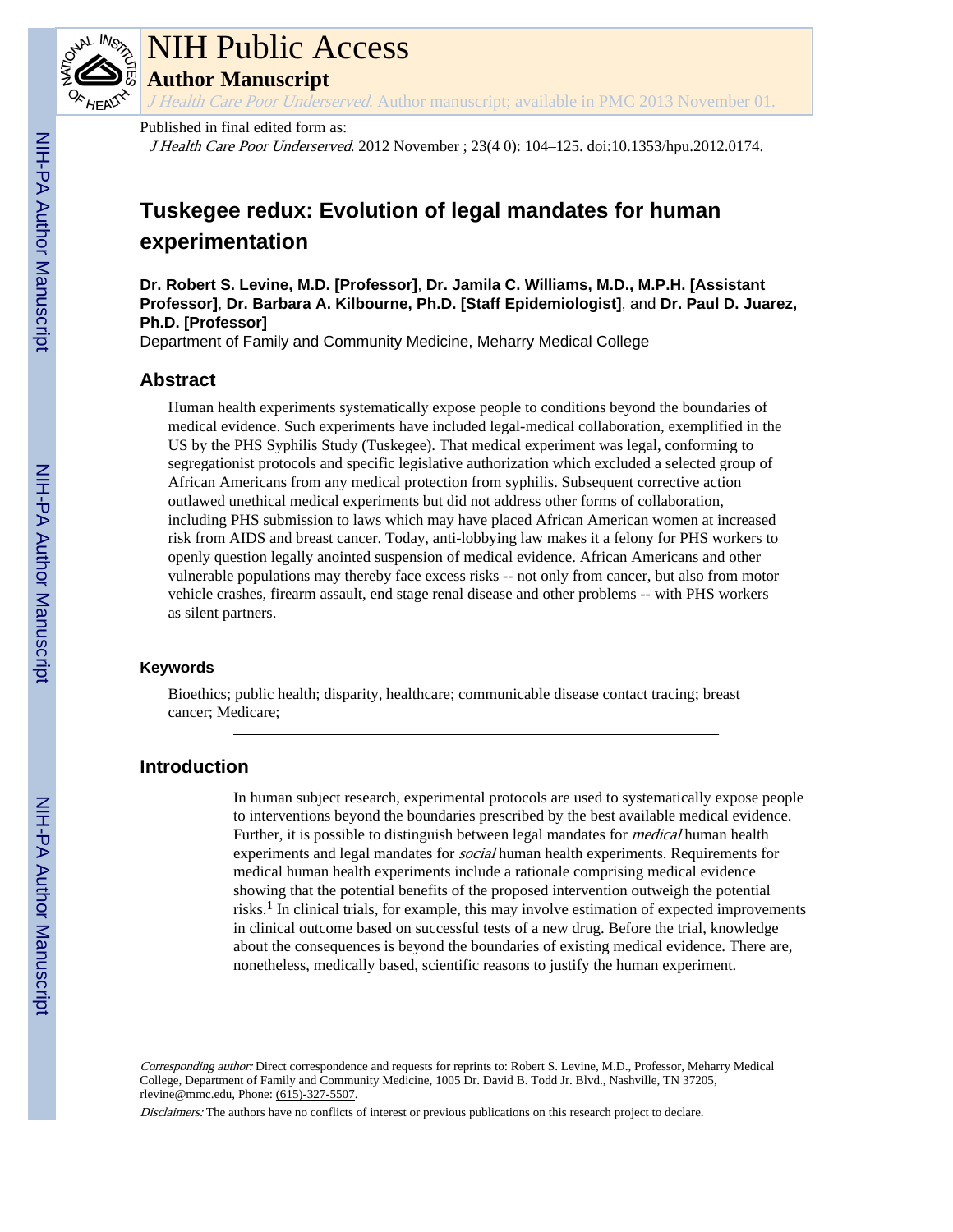Legal protocols deviate from medical experiments, however, in that there are no requirements to provide medical evidence that the likely benefits of an intervention outweigh the risks. On the contrary, US lawmakers are free to mandate human exposures to interventions which are harmful according to the best available medical evidence. For example, US lawmakers have sorted the nation into a social experiment based on primary and secondary automobile seat belt laws. According to the best available medical evidence, primary laws (which allow police citations solely on the basis of failure to wear a seat belt) save more lives than secondary laws (which allow police citations for seat belts only after a driver has been stopped for some other reason).<sup>2</sup> Moreover, additional medical evidence shows that secondary seat belt laws may be especially harmful to racial and ethnic minorities.<sup>3,4</sup> At present, however, 17 US states have secondary laws, 32 have primary laws, and one has no law.<sup>5</sup> Clearly, evidence from political science, business analyses, and other disciplines has been given primacy over medical evidence. This is an important freedom, and is founded, in part, on the ethical principle of autonomy. It is analogous to an individual's right to reject medical recommendations for a particular procedure. While individuals may make such decisions on their own, however, we argue that the ethical principles of beneficence, non-maleficence, justice, caring, and solidarity require continued medical surveillance, reporting, and advocacy regarding the outcomes of population-based, legally mandated, human experimentation.

Continued medical surveillance is possible, in part, because the distribution of human exposure under legally anointed social protocols mimics clinical research. Results from different arms (that is, conditions) of the resultant social experiments may therefore be compared in ways that are similar to analyses used for medical experiments. Thus, for example, it is possible to compare automobile crash deaths in states with primary and secondary seat belt laws. The best available evidence shows a median decrease of 8% for fatal crashes in primary law states versus secondary law states, and a median increase in observed seat belt use of 14% in primary law states versus secondary law states.<sup>2</sup> Such analyses are ignored by legislators and, as will be shown, PHS workers are enjoined from advocacy on behalf of adversely affected people residing in places where the secondary law arm of this social experiment is enforced. In the present report, we describe similar instances of lawful social experimentation that may relegate African Americans to conditions outside the boundaries prescribed by the best available medical evidence for cancer-related disease.

#### **The Legally Mandated Medical Experiment at Tuskegee**

Prior to the well-known and now infamous US Public Health Service (PHS) Syphilis Study at Tuskegee (1932-1972), social experimenters in the Southern US had developed a complex intervention embodied in a codification of, "Laws and policies systematically disadvantaging African Americans during and long after their 246-year enslavement."<sup>6</sup> While slavery was abolished in 1865, there was no immediate organized effort to correct its abuses. Whites continued to regard former slaves as intellectually, morally, and physically inferior.6,7 It was not until passage of the Civil Rights Act in 1964 that rights originally promised with the 1868 passage of the 14<sup>th</sup> amendment were reaffirmed,<sup>6</sup> meaning that throughout the 400 years blacks and whites have lived together in the US, the basic citizenship of African Americans has been specifically affirmed for less than 50 of those years.<sup>6,7</sup>

In Alabama, the state where the PHS Syphilis study occurred, the State Constitutional Convention of 1901 specifically codified white supremacy: Sections 178 and 180 through 182 included provisions specifically designed to disenfranchise black voters. Section 256 established an entirely segregated school system. Section 102 prevented the legislature from ever allowing interracial marriages. "Custom, backed up by the threat of violence from the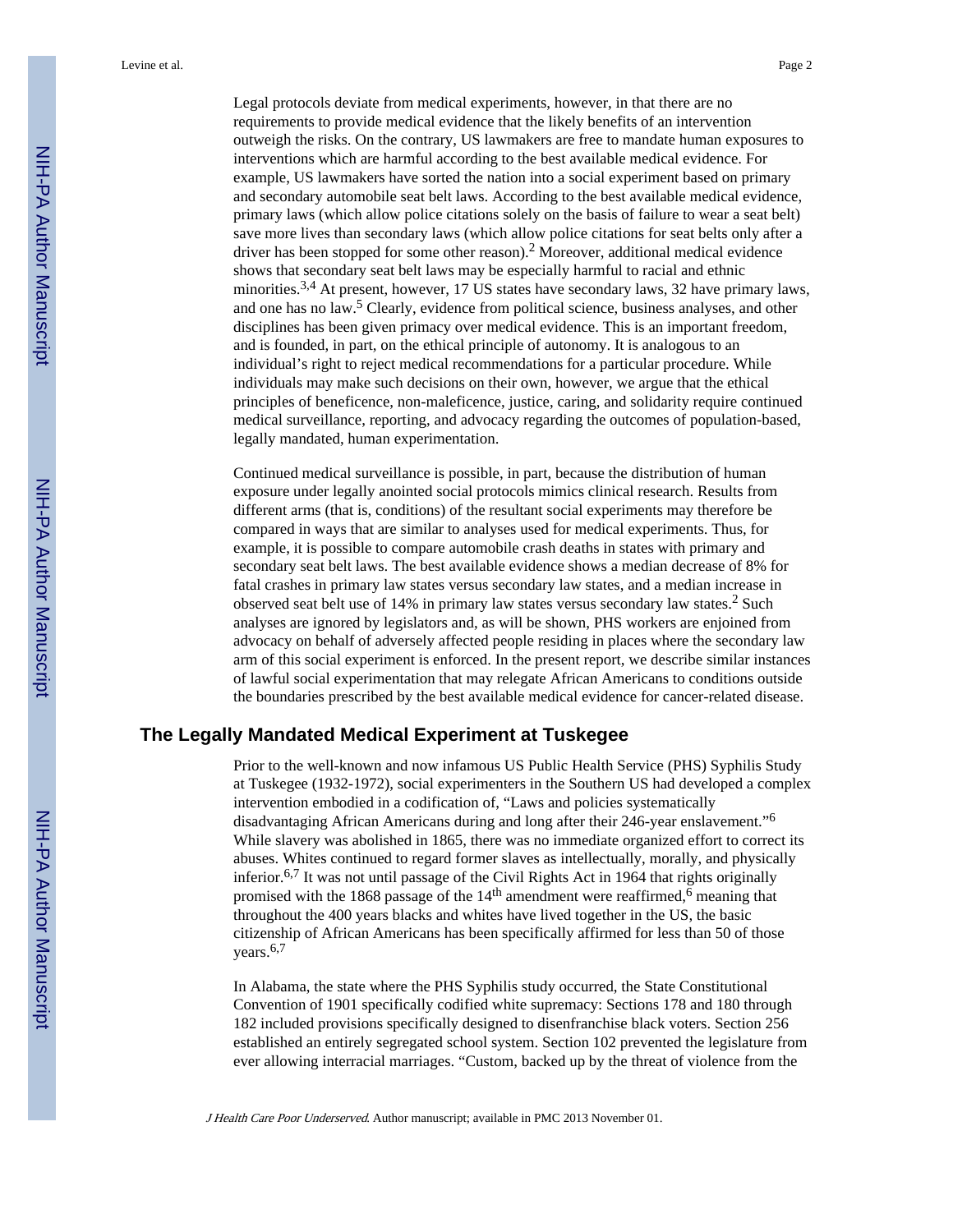police or lynch mobs, enforced forms of residential, economic, and social segregation encompassing banking (separate banks), medicine (separate medical practices and hospitals), law (informal exclusion of blacks on juries), religion (separate churches), and daily life (encompassing separate residential areas, schools, and even cemeteries). If these measures failed to enforce whites' preferences to avoid associating with blacks, the state stood ready to step in."<sup>8</sup>

Racially segregated medical care available to Alabama residents in the 1930's adversely affected African American access to health care in general9,10 and to services for the treatment of syphilis in particular.<sup>11,12</sup> In general, health care in the Jim Crow South degraded black patients and black physicians alike, dispensing services through a complex maze of separated and unequal care.<sup>9,10</sup> More specific to syphilis, in 1926, Moore and Keidel<sup>11,12</sup> reported that continuous treatment of early syphilis, including 21 injections of an arsphenamine, reduced clinical or serological relapse to 21% as against 89.2% in patients receiving one to eight injections. In Macon County, Alabama the initial peer reviewed paper from the PHS Syphilis study confirmed that, "'Adequate treatment has not been freely available to most indigent citizens for a period longer than a decade.'"12,13 Indigence, in turn, was more common among African Americans,<sup>14</sup> and poor blacks, knowing they could not pay for proper health care, often declined to seek it. Patent medicine, folk healing, and/or unlicensed practitioners were substituted.  $9$  By 1954, care had not substantially improved, and PHS researchers commented that even though medical facilities were available in the county, "Costs are prohibitive or patients are unaware of them."12 Alabama laws and policies operant at the start of the PHS Syphilis study therefore constituted the protocols for a legally mandated social experiment that subjected African Americans to health care that was inconsistent with recommendations prescribed by the best available medical evidence even if and when they approached the health care system.

Application of benchmarks such as respect for persons, justice, beneficence, nonmaleficence, caring and solidarity<sup>15</sup> would have made it clear that the only ethical avenue for federal PHS physicians working in Alabama was advocacy for change consistent with the best available medical evidence. In particular, the principle of respect for persons establishes that provision of unequal healthcare on the basis of race is unjust. Moreover, while justice may encompass, "aridity, impersonality, disconnectedness, and emotional neutrality",<sup>16</sup> caring compensates by requiring, an empathic attunement to patient needs.<sup>15</sup> Additionally, solidarity, includes concern for the oppressed, thereby reinforcing, "The egalitarian perspective that addressing the needs of the worst off should prima facae be the first priority of justice."17 The PHS physicians who designed the Syphilis study might have fought to provide a model for excellence in health care. Instead, their study not only embraced Alabama's unjust social protocols, but distilled them to the point that inadequate care became no care – simultaneously cloaked in a web of lies to make participants believe they had been freed from unjust treatment. Moreover, this unethical medical experiment was entirely legal according to federal statute – one reason that no one involved was either indicted or charged with a legal violation.<sup>18</sup> The consequences of this multifaceted betrayal are still being felt.<sup>19</sup>

Corrective federal laws and policies following exposure of the PHS Syphilis study outlawed medical research, but lawmakers and bioethicists alike failed to address ethical issues relating to other mechanisms for legal suspension of medical evidence. We next describe two examples in which this may have occurred, both to the disadvantage of African American women and their families.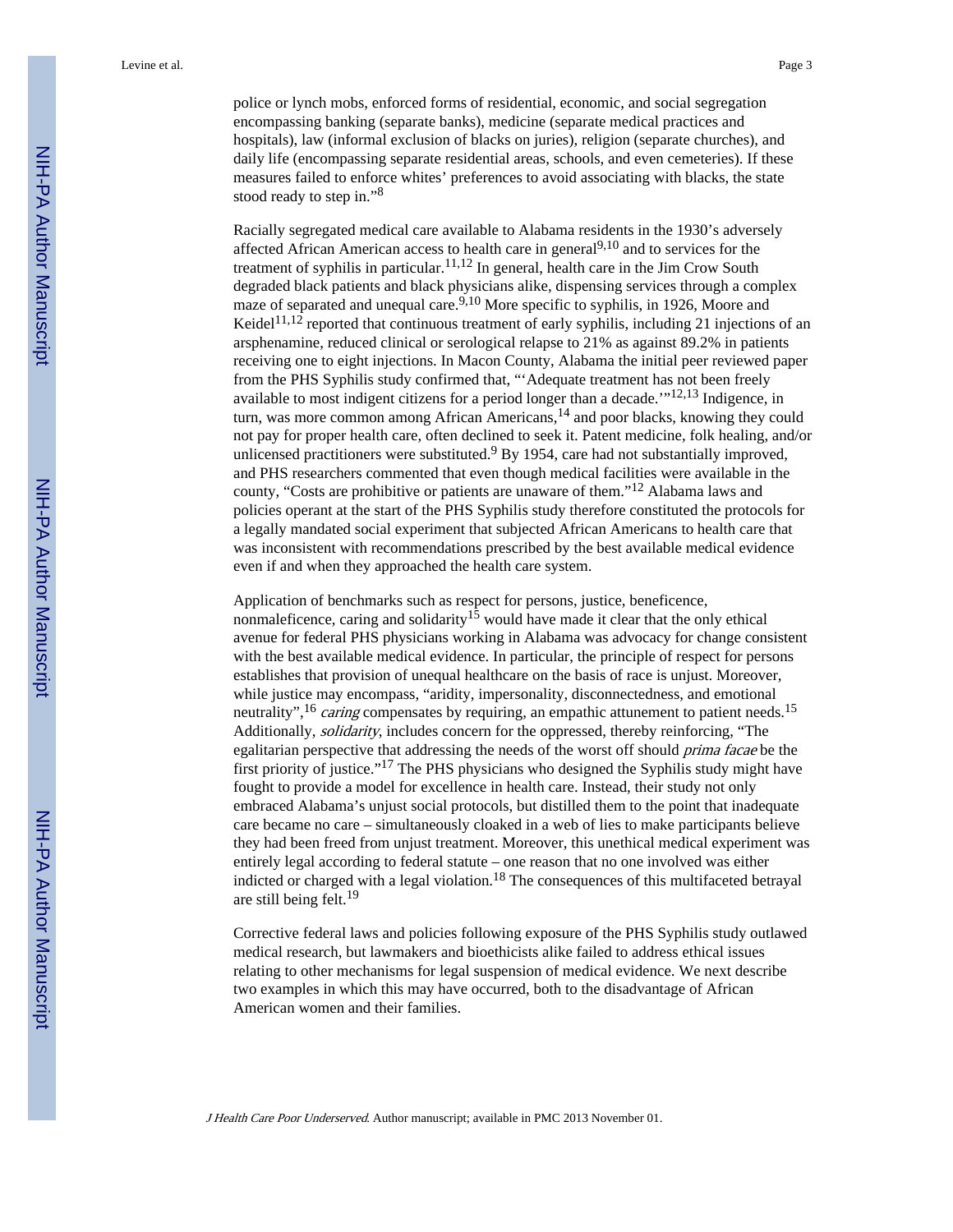#### **Methods**

The overall form of the case presentations is intended to represent consideration of two case examples for reflective bioethical consideration as described by Beauchamp and Childress.<sup>20</sup> The cases concern HIV, an important risk factor for cancer,<sup>21</sup> and malignant neoplasm of the female breast.

#### **Case Example One**

Comparisons between the historical processes in the Syphilis Study and those related to a public policy requiring HIV contact tracing were drawn from secondary sources, including reports in the scientific and historical literature. Data for mortality classified as HIV disease (HIV/AIDS). including race-sex-specific, age-adjusted rates and 95% confidence intervals were obtained from publically available Compressed Mortality Files, a death certificate resource of the National Center for Health Statistics as presented on the publicly available WONDER internet site of the US Centers for Disease Control and Prevention.<sup>22,23</sup> Specifically, we compared age-adjusted (15-85+ years) black female HIV/AIDS mortality in States which began to require HIV contact tracing by name in 1990-1993 (LA, MI, NV, NJ, NC, OH, and TN) and the States and the District of Columbia which delayed this requirement until 1999-2008 – that is, three or more years after HAART (Highly Active Anti-Retroviral Treatment effective against HIV/AIDS) became available (AK, CA, CT, DE, DC, FL, GA, HI, IL, IA, KS, KY, ME, MD, MA, NE, NH, NM, NY, OR, PA, RI, TX, WA). Information on when the laws were enacted came from the Kaiser Family Foundation.24 These two groups of States were of interest, in part, because mortality rates for black women were statistically indistinguishable (no overlap in 95% confidence intervals) prior to 1990. This permitted a description of year-by-year mortality as the two groups of States parted ways on the issue of HIV-contact tracing and when they eventually began to move back together ultimately rejoining in unanimous requirements for HIV contact tracing by name. States passing laws requiring HIV contact tracing by name before 1990 were not included since they never had HIV/AIDS mortality rates that were comparable to the two other groups. Specifically, HIV/AIDS mortality among black women in states requiring contact tracing by name before 1990 was significantly lower than both of the other groups, regardless of when reporting requirements changed.

#### **Case Example Two**

We obtained claims data for two cohorts each comprising 1,000,000 non-Hispanic black and non-Hispanic white women. A complex probability sample was taken from all Medicare beneficiaries, structured to enrich Black inclusion. Members of each cohort were alive from 1992-1995 or 2005-2008. We described regular screening mammography in 1992-1995 (T1) and 2005-2008 (T2) among the black and white beneficiaries, consistent with the US Preventive Services Task Force (USPSTF) B-rated recommendation of 1 mammography screening every two years for women ages 50-74 years.<sup>25</sup> Women older than 74 years were not included in these analyses since the USPSTF found insufficient evidence for or against a mammography benefit in that age group. Outpatient and physician Medicare claims were reviewed. Women receiving regular mammography, defined as at least one screening mammogram every two years were identified using an algorithm adapted from Smith-Bindman et al.26 Socioeconomic and demographic data were obtained, in part, from GeoLytics, Inc. (East Brunswick, NJ). We collected 1990 and 2000 data at the county level. GeoLytics bases their estimates on US Census Bureau reports and limited population estimates, then expands on those to provide multiple population-based variables.<sup>27</sup> GeoLytics variables included low educational attainment (percent of population age 25 or older who are not high school graduates), percent of population with annual income below poverty, percent single parent households, median income, income inequality, and percent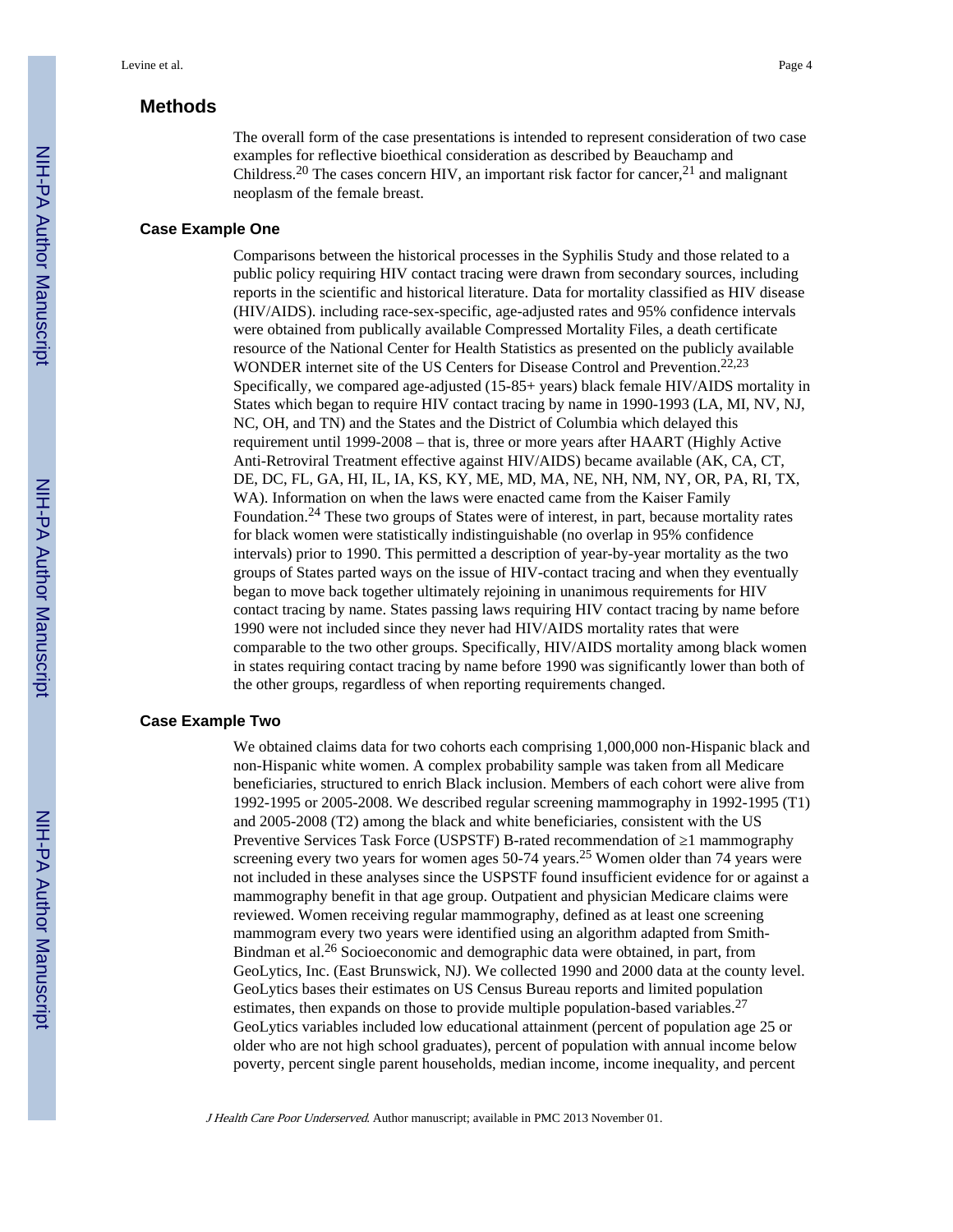unemployment. County level estimates of black residential isolation were obtained from the publicly available web site of the Arizona State University GeoDa Center.<sup>28</sup> Race-specific absolute increase in percent county population receiving regular screening mammography was used as a measure of diffusion into the population. Race-specific ordinary least squared  $(OLS)$  regression analyses<sup>29</sup> were done to estimate the magnitude of association between demographic factors and diffusion of Medicare's innovative mammography screening policy.

#### **Results**

#### **Case Example One**

**Historical Review—**Penicillin was not the only form of health care withheld in the Syphilis Study. Aside from other types of individual therapy, Dr. Joshua Williams noted that participants were not reported to local public health departments for follow-up of their diagnosed syphilis. While participant recruitment for the study was restricted to persons in the late latency phase of infection, public health referral was clearly indicated for some.<sup>30</sup> Failure to report subverted a 1927 Alabama law requiring reporting and treatment of syphilis, $31$  and blocked receipt of state benefits from federal grants-in-aid for prevention and treatment of syphilis which were available under provisions of the 1938 amendments to the Venereal Disease Control Act of 1918.32 While not all of Williams' observations are given full credence,<sup>30</sup> withholding such reports would have been consistent with the objective of assuring that the Tuskegee men received no treatment. It also expanded the circle of victims to include wives and babies. The best estimates are 22 wives, 17 children and two grandchildren were infected but untreated, although exact numbers are unknown.<sup>33,34</sup>

Contact tracing via health provider referral became the standard public health medical practice for controlling sexually transmitted diseases in the 1940's.35-37 Although American data were sparse, a 1972 British review published at about the same time the Syphilis Study was being closed estimated, "That efficient contact tracing lowers the rate of venereal disease by about 20 per cent."38 After that, contact tracing continued as the reference standard for sexually transmitted disease control, as exemplified by the US Guide to Community Preventive Services and the American Public Health Association's Control of Communicable Diseases Manual.39,40

While medical care standards of contact tracing remained relatively stable, legislative and political opposition to these standards grew stronger, particularly as the HIV (Human Immunodeficiency Virus) Disease epidemic emerged. Source individuals could anticipate a harsh social response when confidentiality was breached, and there were public health concerns about voluntary cooperation.<sup>41-43</sup> Requirements for health provider reports of communicable disease are a matter of state jurisdiction, however, and many states failed to make HIV-disease a reportable disease, especially during the early years of the epidemic,<sup>44</sup> thereby treating HIV as if it were not a sexually transmitted disease. Evidence published in leading general and public health journals in 1991 and 1992<sup>45,46</sup> about failures of affected individuals to notify their partners was ignored. The common law duties of physicians and similar health professionals to warn known third parties of a predictable danger $47$  were undercut by grants of extraordinary immunity from liability for failure to notify known, atrisk partners of HIV-infected people.46 Common law for such notification had been established in several cases, notably Tarasoff v. Regents of University of California, as well as specific cases involving smallpox, tuberculosis, syphilis, typhus, meningitis, scarlet fever, and diphtheria.46,47 As the Commissioner of a major city learned, public health officers who supported reporting and other types of politically unpalatable, but medically supportable public health care, could lose their jobs.<sup>48,49</sup>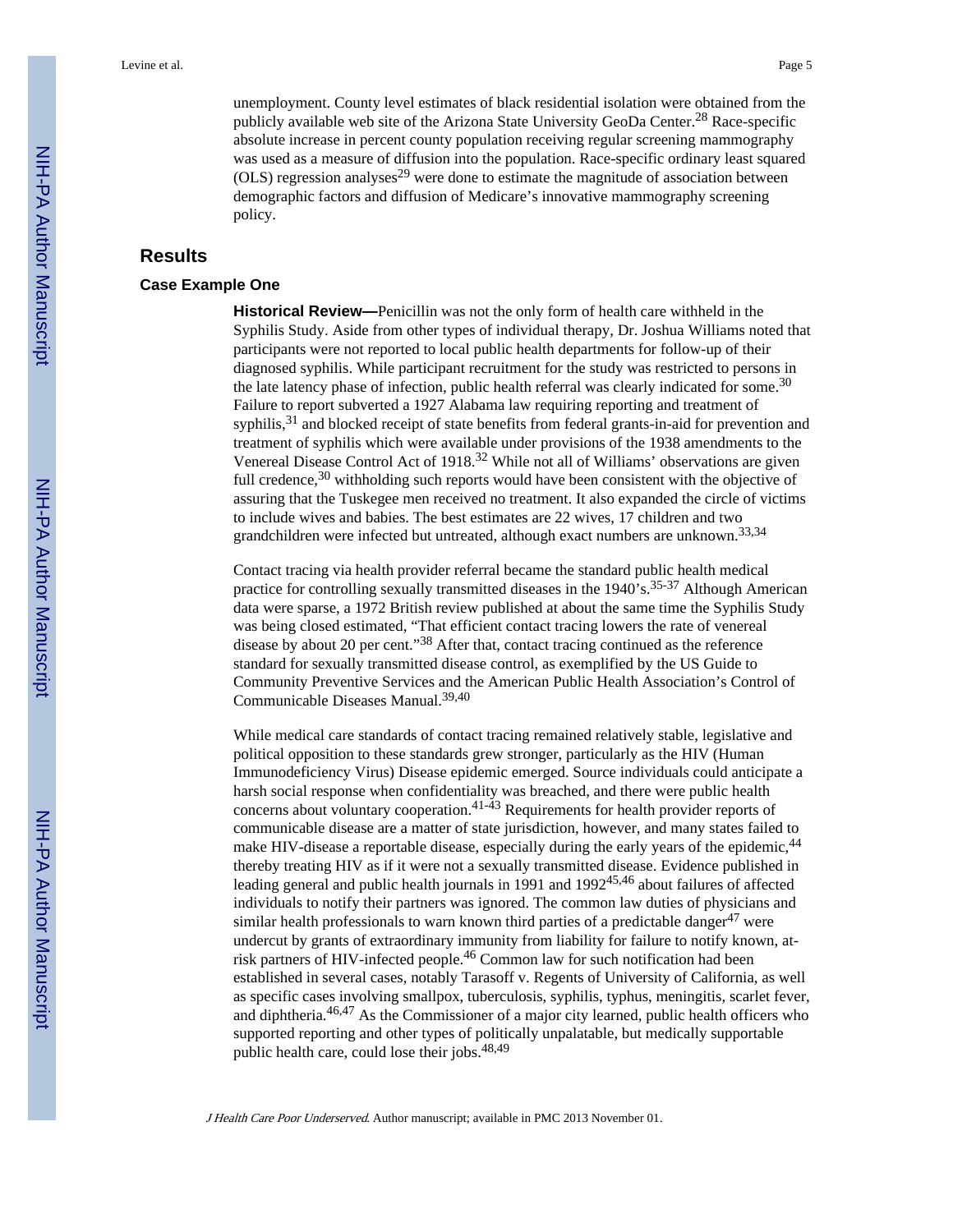When legislators considered making HIV reportable, organizations such as The Gay Men's Health Crisis<sup>50</sup> and the American Civil Liberties Union (ACLU)<sup>51</sup> were opposed. The former cited recommendations against contact tracing, "From an overwhelming majority of AIDS organizations" and argued that, "If implemented, these regulations will interfere with efforts to provide services to people living with HIV and hamper our ability to reduce HIV infection rates among at-risk populations…"50 The ACLU saw partner notification as a threat to minorities, noting that, "While gay and bisexual men made up the largest at-risk population in the first decade of the AIDS epidemic, in the second decade new cases of HIV are increasingly occurring among people of color and injection drug users<sup>51</sup> The ACLU also presented a limited review of scientific evidence, noting CDC information that traditional partner notification had failed to stop some outbreaks of syphilis.<sup>51</sup> These results were said to echo those of Oregon syphilis control workers, who reported difficulty with locating partners, an observation which was attributed to the long infectious period of the disease and the high incidence of drug use and prostitution among those infected. The Oregon study concluded that the failure of traditional methods to control the syphilis epidemic was of particular concern because many of the risk factors for that epidemic were the same as those for HIV infection.<sup>51</sup>

When successful, this opposition formulated one arm of a legally mandated experiment which placed at special risk exactly the same groups of ancillary victims as the PHS Syphilis Study, namely black women and their babies. Also, as was true for Syphilis study, government health workers were aware of this risk. Specifically, in 1978, Bell and Wineberg observed that the occurrence of persons with the behavior of having sex with both men and women seemed more frequent among blacks than other groups.<sup>52</sup> In 1988, public health workers in the AIDS Program of the US Centers for Disease Control (now US Centers for Disease Control and Prevention, CDC) cited Bell and Wineberg's<sup>52</sup> work as a possible explanation of their own observations that women whose sexual partners were males who also had sex with men were 4.6 times more likely to be black as white and 3.6 times more likely to be Hispanic as white. These workers recommended that preventive programs take cognizance.53 Contemporaneous reports corroborated increased risks faced by black women,<sup>54,55</sup> including evidence that many women may not be aware of their partner's behavior and (in a small California study) that 20% of black female partners of men who also have sex with men were aware of their male partner's sexual behavior, compared to 80% of white female partners.<sup>54,56</sup> All of this information was available in the peerreviewed scientific literature as of 1992.

**HIV Mortality—**Results comparing different arms of the social experiment engineered by advocates against HIV contact tracing are shown in Figure 1 (black rates) and Table 1 (black rates and 95 % confidence intervals). With the exception of 1992, there was no overlap in the 95% confidence intervals for overall age-adjusted (15-85+ years) mortality among black women in the two groups of states from 1987 (the first year for which data are available) to 1993, when LA, MI, NV, NJ, NC, OH, and TN had passed legislation requiring contact tracing by name. From 1994 to 2000, however, the states requiring contact tracing by name had significantly lower mortality among black women than states without the requirement. Then, from 2001 to 2008 (the most recent year for which data are available), and after the second group of states had begun to require contact tracing, rates for both groups of states were again indistinguishable in that there was overlap in the 95% confidence intervals. No such pattern was found for white women, white men, or black men (data not shown).

#### **Case Example Two**

**Diffusion of the Medicare Mammography Benefit—**The sample included 153,857 (T1) and 128,919 (T2) black women and 465,669 (T1) and 403,085 (T2) white women.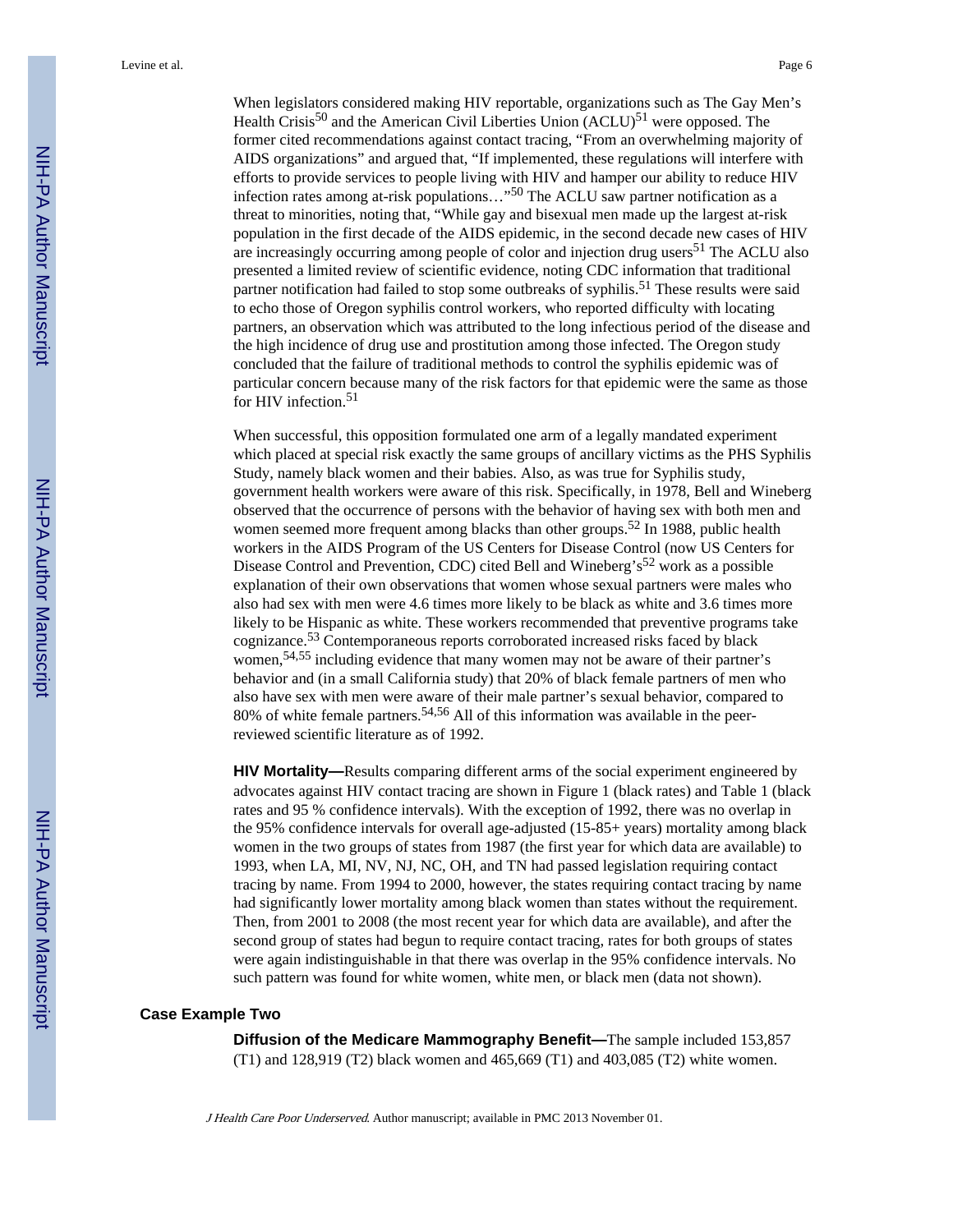Overall, regular screening rates were 31% in in T1 and 47% in T2, with absolute increases among blacks exceeding those for whites by 2% (15% to 13%) %. Overall percentages, however, were driven by large increases from low baselines in the Southern US. As shown in Figure 2, diffusion was more rapid for whites at nearly every age level, except in the South. Additionally, we merged county level black and white rates of regular mammography from the 1992 cohort (T1) and 2005 cohort (T2) with socio-economic and geographic indicators in order to estimate several ordinary least squared (OLS) regression models. The first models estimated the absolute rates in T1 and T2. The final model controls for the rate of regular screening at T1, so the coefficients reflect the increase in screening associated with each independent variable. High colinearity among these variables (e.g., low educational attainment, poverty, black residential isolation and single parent households) prohibited their inclusion in a single model. Table 2 displays the results from a 1<sup>st</sup> change model including rates of low educational attainment and unemployment. As expected, the rate of screening at T1 affects the rate at T2. A 1% difference in rate at T1 is associated with 0.42% (black women) and 0.44% (white women) higher rates at T2. Low educational attainment affects regular screening at T2 after adjusting for screening rates at T1. Each percentage increase in women with low educational attainment is associated with a 0.17% decrease in regular screening mammography for black women and a 0.28% decrease among white women. Moreover, the race difference in the effects of education differs significantly (p<0.01). Controlling for Census Division results attenuated racial differences in the effects of the low education. In this model an increase in one percent of the population with less than high school is associated with a 0.23% decline in regular screening for black beneficiaries and a 0.29% decrease among white beneficiaries. The county rate of unemployment appears to affect screening only among black women. The association between unemployment and screening failed to achieve significance after accounting for Census Division.

#### **Discussion and Reflective Consideration**

#### **Case Example One**

As reviewed above, the PHS Syphilis Study at Tuskegee was an unethical medical experiment which exaggerated an unethical, legally mandated, social experiment. PHS providers magnified the existing social protocols for segregated health care, assuring that African American men would receive no care for syphilis as opposed to inadequate care. By the late 1980's overt problems related to medical research were recognized as unacceptable. What transpired in Case Example 1, however, is that laws were once again manipulated so that African American women and their babies were forcibly separated from access to healthcare consistent with the best medical evidence (that is personal contact tracing as the best means for protecting the partners of people with HIV/AIDS). There was no acceptable medical evidence to support the decision whereby lawmakers and policymakers excluded HIV/AIDS from the list of sexually transmitted diseases requiring contact tracing in some states. Nor was there a body of medical evidence to support legal policies designed to discourage physicians from performing partner notification in cases of exposure to an infectious disease. On the contrary, these actions comprised a legally mandated rejection of medical evidence that placed African American women in non-contact tracing states at special risk. They were denied basic public health care without their knowledge or consent. When PHS scientists provided warnings about the possible dangers, they acquiesced, were fired for refusing to do so, or left public health on their own.

While a definitive answer is precluded by the traditional problems of death certificate data,<sup>57</sup> the ecologic nature of the observations which makes it impossible to ascertain what happened in individual cases, and the absence comparable descriptions for Hispanic women<sup>58</sup>, the descriptive data for Case Example 1 are consistent with the hypothesis that a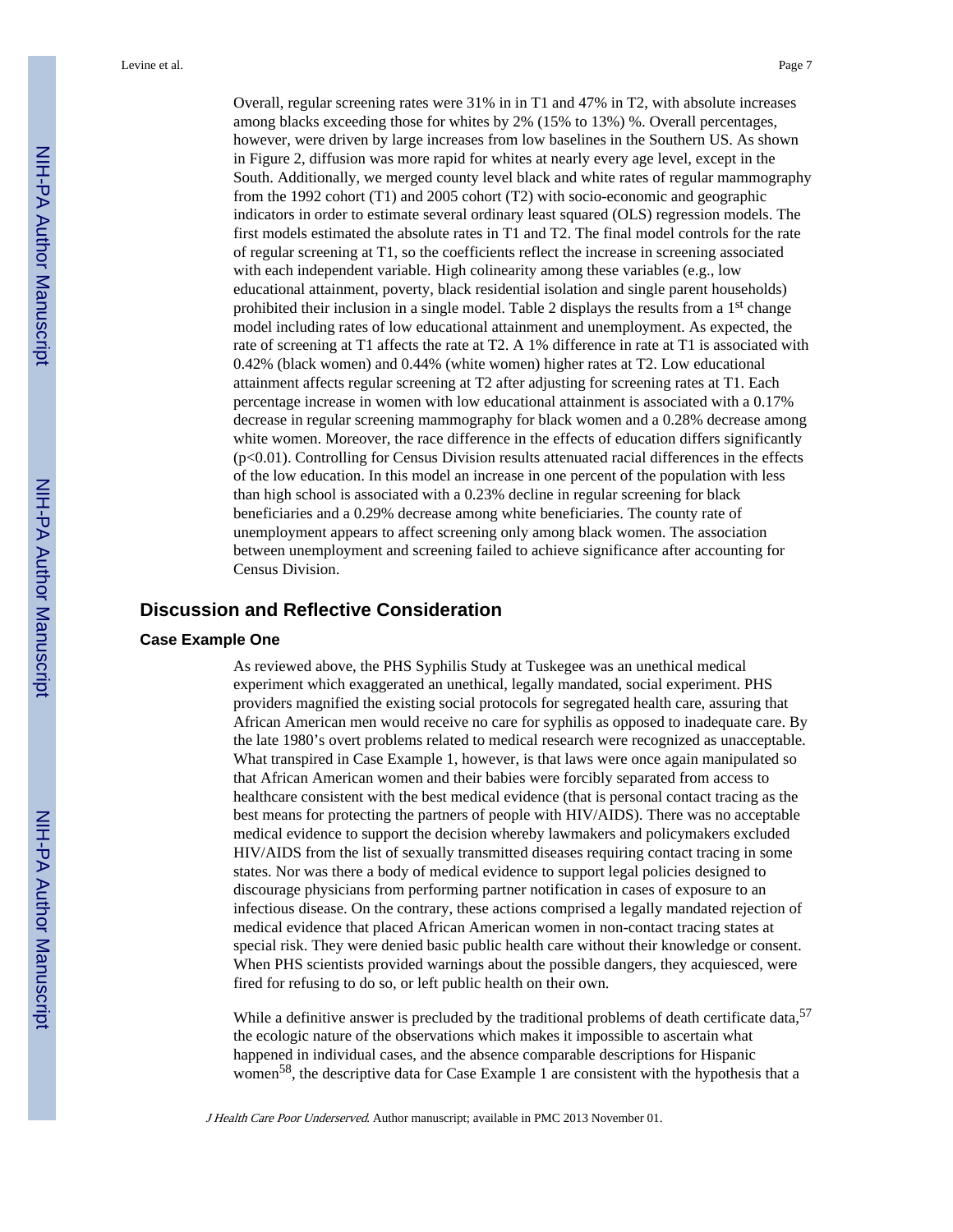legislatively mandated experiment occurred, whereby one group of states enacted HIV contact tracing laws in 1990-1993 and a second group of states rejected recommended medical practice and delayed passage of contact tracing by name until several years later. . When the two groups of States both lacked requirements for contact tracing by name (1987-1989), there was no statistically significant difference in overall, age-adjusted HIV mortality among black women. This establishes the comparability of the two groups of states for baseline HIV risk among black women. Nor was there a significantly significant difference when both groups of states moved back toward consistency in requiring contact tracing by name. In between these periods, however, black women residing in states that were quicker to enact contact tracing laws had a significant HIV-survival advantage in comparison to black women residing in states that did not. These descriptive observations are consistent with the additional hypothesis that contact tracing consistent with the best available medical evidence protected black women in states requiring contact tracing for the period 1990-1993. If so, then public health workers who were not fired may have joined their Tuskegee forebears, not as active medical experimenters, but rather as silent partners in a legally mandated experiment that withheld medical care from African Americans: Tuskegee redux.

Medical and legal advocates against HIV contact tracing may have believed that exaggeration of existing laws and policies designed to protect HIV partners served the best interests of the population as a whole; certainly we know of no evidence that they intended to harm black women or their babies. We argue, however, that just as was true at the time of the PHS Syphilis study, respect for persons establishes that provision of unequal healthcare on the basis of race or gender is unjust. Recognition of this principle could have guarded against "Putting an unjustly low priority on care for any group or individual according to a consequentialist calculus."17 Moreover, application of the benchmarks of caring and solidarity might have alerted everyone about the pitfalls of emphasizing the perceived interests of one group in such a way as to potentially promote avoidable harms to another, potentially more vulnerable group – all the more so since effective anti-retroviral treatment became available at the time that the legal protocols for the two groups of states diverged.

#### **Case Example Two**

Medicare has had many benefits, including those which systematically aid blacks. The law is credited, for example, with achieving the elimination of segregated hospital care in the Southern US.59 Additionally, Medicare dramatically reduced out-of-pocket expenditures for health care, thereby producing welfare gains for people of all races and ethnicities that may have been sufficient to cover between half and three-quarters of Medicare costs during the first decade of the program.<sup>60</sup> Available evidence, however, suggests that Medicare may have had little or no impact on mortality $60$  and that blacks and other non-whites are less likely to know about Medicare services, particularly coverage and benefits, enrollment/ disenrollment, and plan choice.<sup>61</sup> If, as suggested by the cohort data presented here, one of the reasons for Medicare's low health impact is to systematically (if unintentionally) favor acquisition of screening mammography by whites for reasons of socioeconomic position, it would therefore be doing so without the knowledge of the people most adversely affected.

While Medicare claims data are less limited than comparisons based on death certificates, additional research is still needed to confirm Medicare's hypothesized causative role in producing disparate screening rates. For example, while claims represent individual data, the demographic characteristics attached to geographic regions are ecologic. Nonetheless the data from this example showing more rapid diffusion of the mammography benefit among whites in most parts of the nation support the hypothesis that Medicare law may represent a social experiment whereby the legislative definition of medical assistance for obtaining a potentially lifesaving service unintentionally favors acquisition by whites relative to blacks.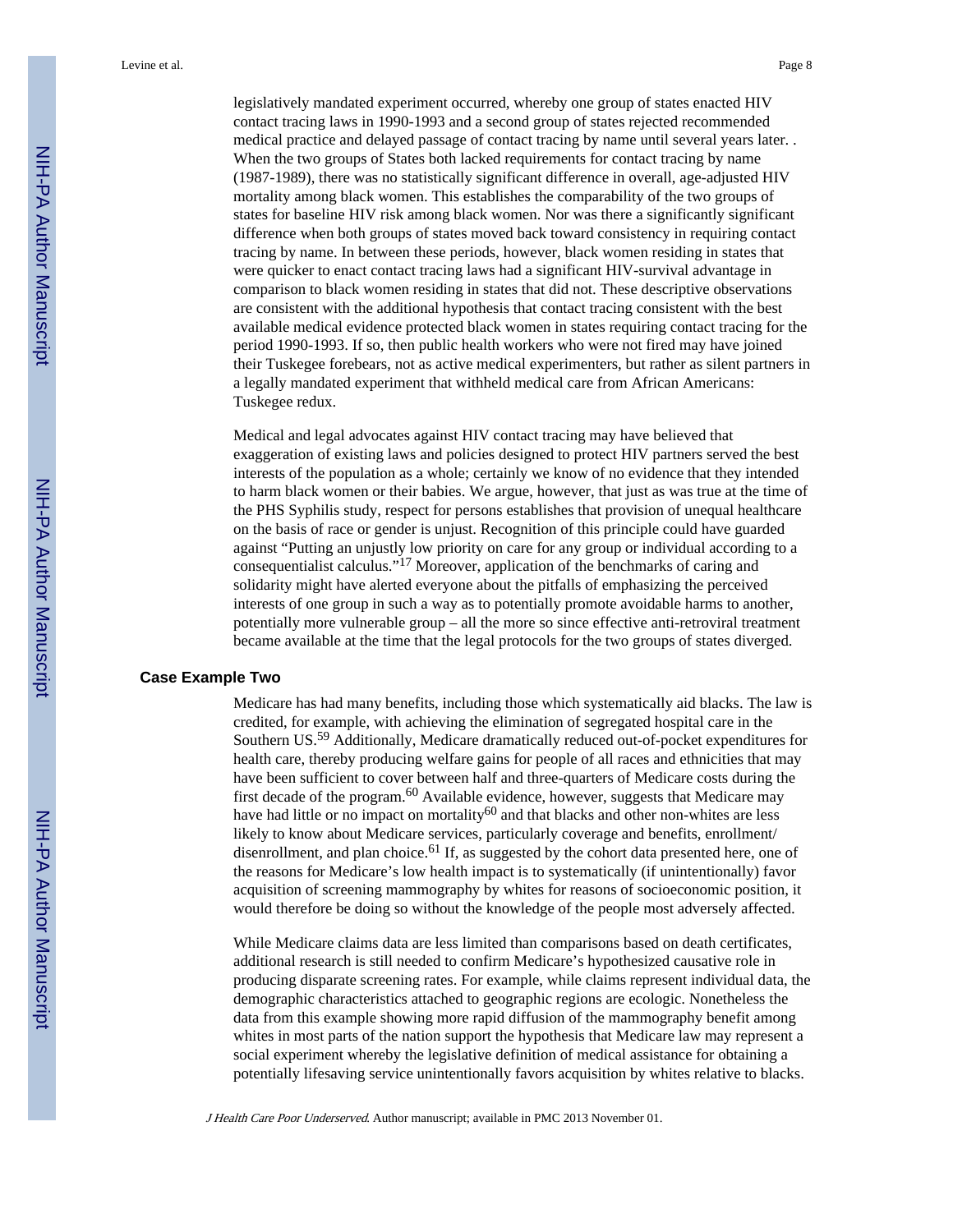The multivariable analyses provide additional support for this hypothesis by showing that county-level variations in educational attainment, which may, in part, reflect lack of societal investment in human capital,  $62$  are significantly associated with regular acquisition of the screening mammography benefit.

#### **Context of the Case Examples**

These examples are not isolated occurrences. Overall disparities in black:white mortality persisted throughout the  $20^{th}$  century<sup>63</sup> and in 2008, were approximately equal to the level achieved in 1922.<sup>23,64</sup> Inequalities affect infants, <sup>65</sup> children, <sup>6</sup> youth, <sup>66,67</sup> middle aged men,<sup>68</sup> women<sup>69</sup> and the elderly.<sup>15</sup> As noted by Margaret Whitehead (W.H. Duncan Professor of Public Health and Head of the Department of Public Health Policy, Health and Society in the Institute of Psychology, University of Liverpool) these disparities are, "'Systematic, socially produced and therefore modifiable) and unfair' and result from the unjust distribution of social, economic, political, and environmental conditions that determine health."70 While recent medical publications have sought to deflect this debate into the realm of genetics, the evidence being presented is primarily inferential.<sup>71</sup> On the contrary, as noted by Gravlee and Mulligan, genetic inferences require genetic data.72 In contrast, Dorothy Roberts, (JD and Kirkland & Ellis Professor, Northwestern University Law School Department of African-American Studies and Sociology) points to more than one hundred scientific studies documenting the adverse effects of racial discrimination on health, with chronic exposure to stress, segregation in unhealthy neighborhoods, and transgenerational transmission of harm via fetal exposures serving to augment the consequences of low socioeconomic status.<sup>71,73-77</sup> She concludes that both government and business have failed to develop adequate and high quality healthcare resources for Africans, concluding that the observed inequalities are not simply bad luck: "Blacks and other minorities are systematically denied access to equal treatment and exposed to conditions that are harmful to their health."<sup>78</sup>

In other words, the US today is not far removed from Alabama of the 1930's. It is still engaged in social experimentation based on laws and policies that systematically expose African Americans and other vulnerable populations to social conditions and healthcare which are beyond the borders prescribed by the best available medical evidence.

Where is the PHS? Certainly it is no longer magnifying unjust social protocols to formulate medical experiments as it did in the 1930's, but neither is it bringing the full weight of medical public health inquiry to bear by challenging unjust laws and policies. Instead, it is acquiescing to what may be the most unjust law of all, namely the so-called "Anti-lobbying Act" and related legislation, including Section 503, Division F, Title V, FY 12 Consolidated Appropriations Act) interpreted in grant conditions by the US Centers for Disease Control and Prevention<sup>79</sup>) as follows:

"No part of any appropriation contained in this Act…shall be used to pay the salary or expenses of any grant or contract recipient, or agent acting for such recipient, related to any activity designed to influence the enactment of legislation, appropriations, regulation, administrative action, or Executive order proposed or pending before the Congress or any State government, State legislature or local legislature or legislative body, other than for normal and recognized executivelegislative relationships or participation by an agency or officer of a State, local or tribal government in policymaking and administrative processes within the executive branch of that government…The prohibitions…shall include any activity to advocate or promote any proposed, pending or future Federal, State or local tax increase, or any proposed, pending, or future requirement or restriction on any legal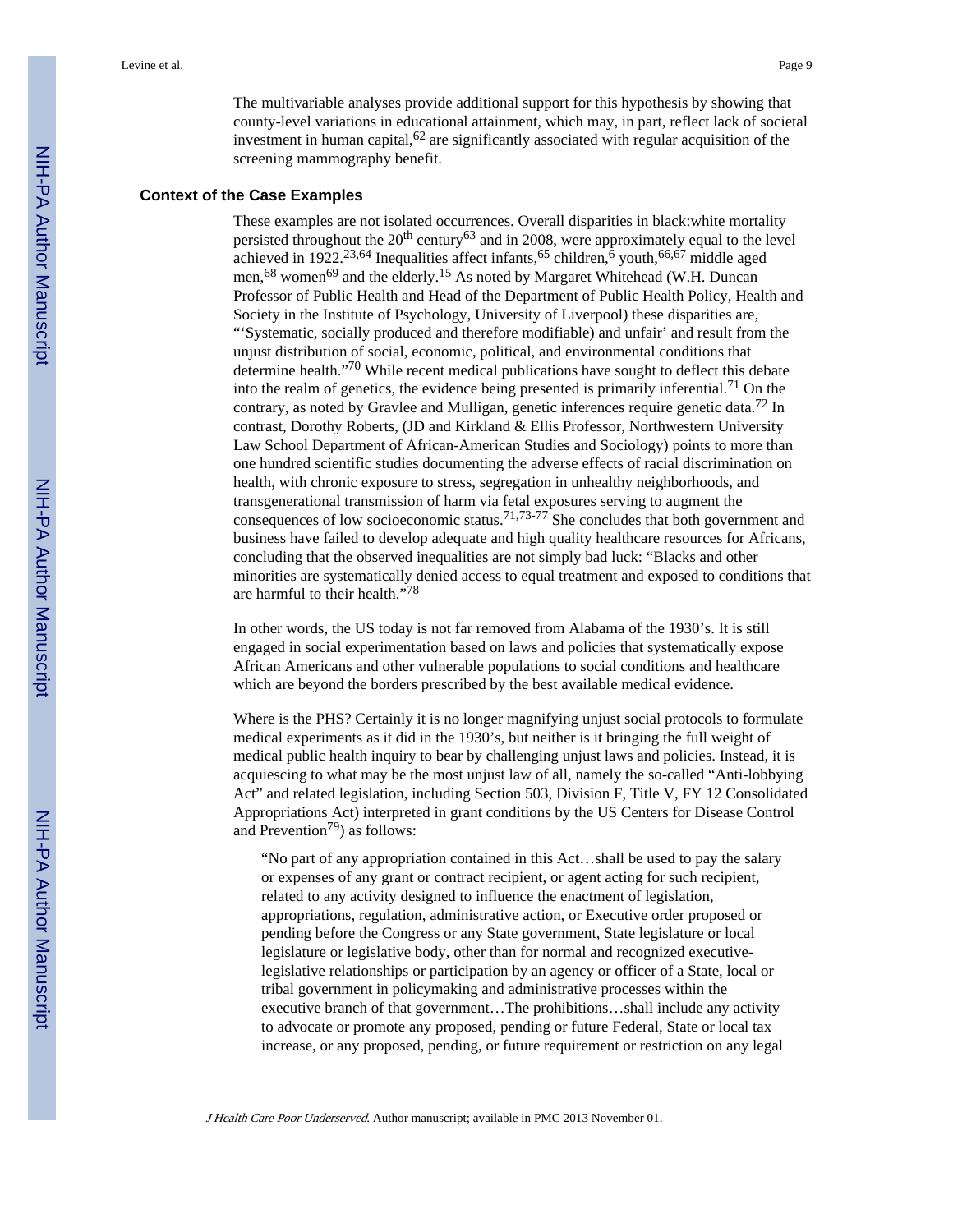consumer product, including its sale or marketing, including but not limited to the advocacy or promotion of gun control.

Further, this law is supported by modern day bioethics as noted by the United States National Institutes of Health Ethics Program<sup>80</sup> "normal and recognized executive-legislative relationships" refers to use of funds to support Administration and Department positions in that employees are permitted to:

- **•** "communicate through normal channels with Members of Congress and State and local officials and their staffs in support of Administration or Department positions…
- **•** communicate with the public through public speeches, appearances and published writings to support Administration positions….
- **•** communicate privately with members of the public to inform them of Administration positions and to promote those positions -- but only to the extent that such communications do not involve the prohibited activities listed above.
- lobby Congress or the public to support Administration positions on nominations."

In other words, PHS employees and grantees may parrot Administration positions, but may not address, "any proposed, pending or future Federal, State or local tax increase, or any proposed, pending, or future requirement or restriction on any legal consumer product." Since the environmental conditions leading to social inequality are almost inevitably bound to "consumer products", this is clearly intended to silence scientific challenges to potentially unjust social experiments engendered by unjust laws and policies, present or future.

The reference to "gun control" in the CDC document<sup>79</sup> is particularly pointed Specifically, in a 1996 action the Congress of the United States instructed the PHS to consider only the descriptive data put forth by academic gun advocates against gun control. Such data are useful to formulate but not test hypotheses. $81$  Some of the same gun advocates, publishing in the Harvard Journal of Law and Policy (2005), theorized that homicide is more frequent among African Americans, in part, because socially aberrant behavior is more frequent.<sup>3</sup> The PHS has acquiesced to the Congressional ban<sup>66</sup> although an extensive review by the US Task Force for Community Preventive Services stated that, "Current evidence is inconsistent and, in general, methodologically inadequate, based on Task Force standards, to draw conclusions about causal effects. Moreover, even if findings were clear, the design of index studies conducted to date would not allow us to specify which firearms laws did or did not contribute to the reduction of violence. Additional research is needed to determine the relationship(s) between specific types and degree of firearms regulation and the rates of specified types of violence in given jurisdictions."<sup>82</sup> The PHS, however, is banned from such research. Within three years of the Congressional action, downward trends in homicide mortality from firearm among African American males and females between 15 and 34 years of age came to a halt and remained stagnant for at least a decade.<sup>83</sup> Disparities affecting Hispanic white males relative to non-Hispanic white males also remained stable.<sup>83</sup> None of this has mattered to legislators any more than the aforementioned evidence concerning primary seat belt law and fatal traffic crashes.

Table 3 summarizes the evolution of legally mandated human experiments from Tuskegee to Tuskegee Redux. We suggest that the fundamental structure of Tuskegee experiment – legally mandated decisions which systematically expose African Americans (and now other minority groups) to conditions outside the boundaries of the best medical evidence – has been preserved through continuing and legally anointed social experiments which are either clearly or possibly unethical and to which the PHS remains partnered. PHS acquiescence puts it outside the boundaries of medical evidence; outside the boundaries of the ethical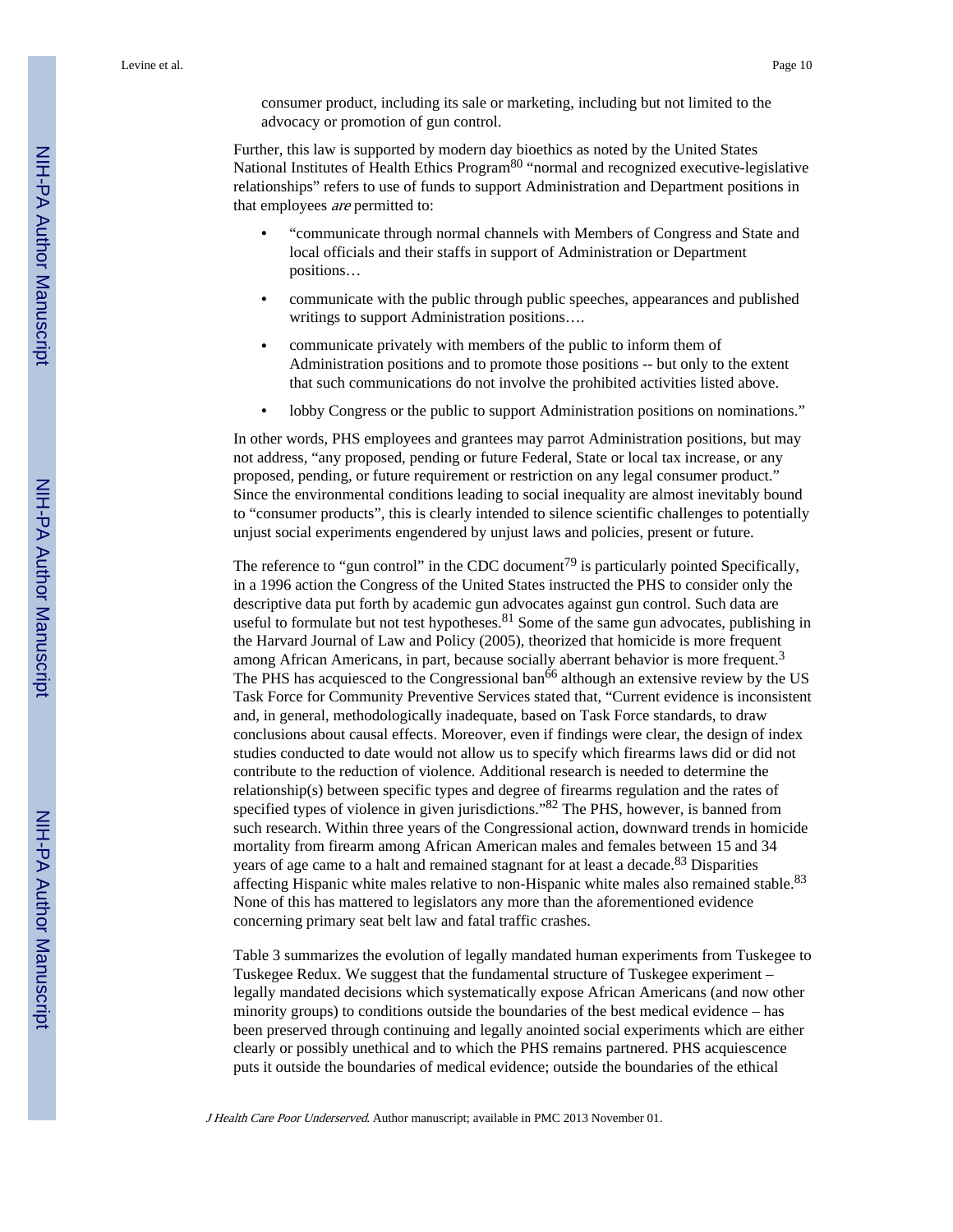values of autonomy, justice, beneficence, non-maleficence, caring and solidarity; and outside of medicine itself. As for public health law, the words of the Reverend Martin Luther King Jr. are just as relevant today than they were when he wrote them from jail in Birmingham, Alabama: "… there are two types of laws: just and unjust. I would be the first to advocate obeying just laws. One has not only a legal but a moral responsibility to obey just laws. Conversely, one has a moral responsibility to disobey unjust laws. I would agree with St. Augustine that 'an unjust law is no law at all."<sup>84</sup>

We believe that the proper role of public health medicine, in part, is to question, describe, and analyze outcomes and to formulate interventions based on a sufficient totality of medical evidence. Lawmakers are not bound to heed the advice that arises from such activities, but if public health is to remain part of medicine's ethical sphere, it must have the charge and the capacity to continuously and independently evaluate the health consequences of laws and policies which lawmakers decide to enact. However unintentional, if the consequences of laws bring selective and remediable harm to members of the public, PHS workers must have the authority to bring this to the attention of those affected, to advocate for change – including change in laws -- and to develop and test other alternative approaches. The history of Tuskegee includes a tragic episode in which PHS Syphilis Study investigators became open and vocal partners in an unjust social experiment. By acquiescing to anti-lobbying law, PHS workers of today may become silent partners of a similar sort.

#### **Acknowledgments**

Sources of funding: "Funding for this activity was made possible (in part) by grants3P20MD000516-07S2 and 3S21MD000104 -11S1 from the National Center on Minority Health and Health Disparities (NIH). The views expressed do not necessarily reflect the official policies of the Department of Health and Human Services; nor does mention by trade names, commercial practices, or organizations imply endorsement by the U.S. Government."

#### **References**

- 1. Amdur, R.; Bankert, EA. Institutional Review Board: Member Handbook. Third Edition. Jones and Bartlett Publishers; Sudbury, MA: 2011. p. 47
- 2. Guide to Community Preventive Services. Use of Safety Belts: Primary (vs. Secondary) Enforcement. Centers for Disease Control and Prevention; [www.thecommunityguide.org/cancer/](http://www.thecommunityguide.org/cancer/screening/client-oriented/reminders.html) [screening/client-oriented/reminders.html](http://www.thecommunityguide.org/cancer/screening/client-oriented/reminders.html) [Accessed: 07/23/2012]
- 3. Briggs NC, Schlundt DG, Levine RS, Goldzweig IA, Stinson N Jr. Warren RC. Seat belt law enforcement and racial disparities in seat belt use. Am J Prev Med. 2006; 31(2):135–141. [PubMed: 16829330]
- 4. Briggs NC, Schlundt DG, Levine RS, Goldzweig IA, Stinson N Jr, Warren RC. Seatbelt use among Hispanic ethnic subgroups of National origin. Inj Prev. 2006; 12:421–6. [PubMed: 17170195]
- 5. Anonymous. [Accessed July 19, 2012] Safety belt and child restraint laws. Jul. 2012 Available at URL:<http://www.iihs.org/laws/mapbeltenforcement.aspx>
- 6. Moseley KL, Kershaw DB. African American and white disparities in pediatric kidney transplantation in the United States - unfortunate or unjust? Camb Q Healthc Ethics. Jul; 2012 21(3):353–65. [PubMed: 22624538]
- 7. Byrd WM, Clayton LA. Race, medicine and health care in the United States: A historical survey. JNMA. 2001; 93(3 Suppl):11S–34S.
- 8. Novkov, J. [Accessed July 23, 2012] Segregation (Jim Crow). Encyclopedia of Alabama. Available at URL[:http://www.encyclopediaofalabama.org/face/Article.jsp?id=h-1248](http://www.encyclopediaofalabama.org/face/Article.jsp?id=h-1248) legal basis for) Published July 23, 2007. Last updated March 8, 2011
- 9. Ward, TJ, Jr.. [Accessed July 29, 2012] Health care. The Jim Crow Encyclopedia. Available at URL: [http://testaae.greenwood.com/doc\\_print.aspx?](http://testaae.greenwood.com/doc_print.aspx?fileID=GR4181&chapterID=GR4181-3616&path=encyclopedias/greenwood) [fileID=GR4181&chapterID=GR4181-3616&path=encyclopedias/greenwood](http://testaae.greenwood.com/doc_print.aspx?fileID=GR4181&chapterID=GR4181-3616&path=encyclopedias/greenwood)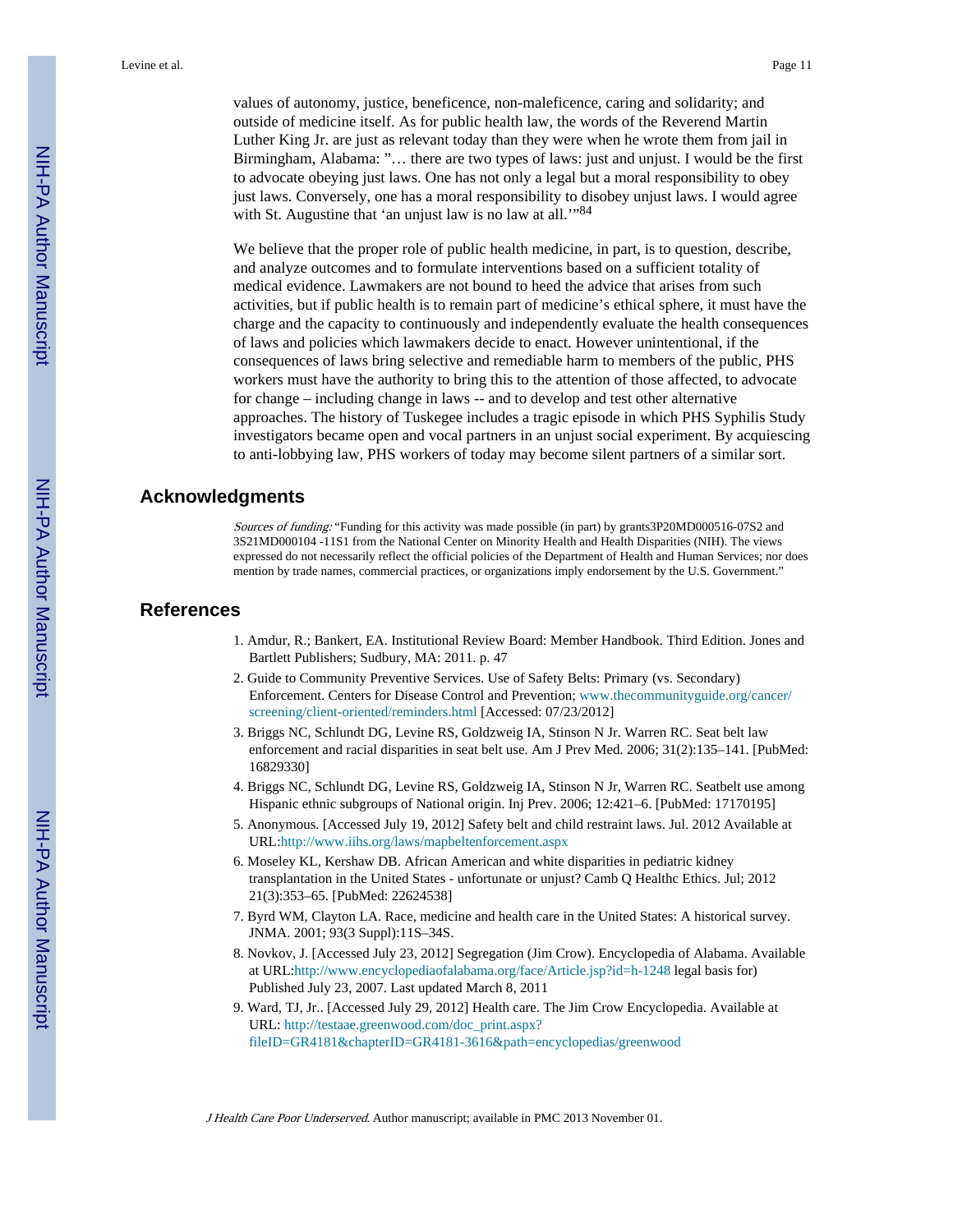- 10. Ward TJ Jr. Black hospital movement in Alabama. Encyclopedia of Alabama. Available at URL: <http://encyclopediaofalabama.org/face/Article.jsp?id=h-2410>.
- 11. Moore JE, Keidel A. The treatment of early syphilis. I. A plan of treatment for routine use. Bull Johns Hopkins Hosp. 1926; 39:1–55.
- 12. Kampmeier, RH. The Tuskegee study of untreated syphilis. In: Reverby, SM., editor. Tuskegee's Truths: Rethinking the Tuskegee syphilis study. University of North Carolina Press; Chapel Hill: 2000. p. 193-201.
- 13. Vonderlehr RA, Clark T, Wenger OC, Heller JR Jr. Untreated syphilis in the male Negro: A comparative study of treated and untreated cases. JAMA. 1936; 107
- 14. Flynt, W. [Accessed July 23, 2012] Poverty in Alabama. Encyclopedia of Alabama. Available at URL: <http://www.encyclopediaofalabama.org/face/Article.jsp?id=h-1387>Published November 6, 2007. Last updated September 8, 2011
- 15. Stone JR. Elderly and older racial/ethnic minority healthcare inequalities: Care, solidarity and action. Cambr Quart Healthc Ethics. 2012; 21:342–52.
- 16. Stone JR. Elderly and older racial/ethnic minority healthcare inequalities: Care, solidarity and action. Cambr Quart Healthc Ethics. 2012; 21:344.
- 17. Stone JR. Elderly and older racial/ethnic minority healthcare inequalities: Care, solidarity and action. Cambr Quart Healthc Ethics. 2012; 21:346.
- 18. Roy B. The Tuskegee syphilis experiment: Biotechnology and the administrative state. JNMA. 1995; 87:56–67. Reprinted in Reverby SM, Editor. Tuskegee's truths: Rethinking the Tuskegee syphilis study. Chapel Hill: University of North Carolina Press. 2000. Pp.299-317.
- 19. Reverby, SM. Introduction. More than a metaphor: An overview of the scholarship of the study. In: Reverby, SM., editor. Tuskegee's Truths: Rethinking the Tuskegee syphilis study. University of North Carolina Press; Chapel Hill: 2000. p. 1-11.
- 20. Beauchamp, TL.; Childress, JF. Principles of Bioethics. Oxford University Press; New York: 2001.
- 21. National Cancer Institute Fact Sheet. [Accessed March 4, 2012] HIV infection and cancer risk. Available at URL: <http://www.cancer.gov/cancertopics/factsheet/Risk/hiv-infection>
- 22. Centers for Disease Control and Prevention, National Center for Health Statistics. Compressed Mortality File 1979-1998. CDC WONDER On-line Database, compiled from Compressed Mortality File CMF 1968-1988, Series 20, No. 2A, 2000 and CMF 1989-1998, Series 20, No. 2E, 2003. Accessed at<http://wonder.cdc.gov/cmf-icd9.html> on Mar 4, 2012 6:07:25 PM
- 23. Centers for Disease Control and Prevention, National Center for Health Statistics. Compressed Mortality File 1999-2008. CDC WONDER Online Database, compiled from Compressed Mortality File 1999-2008 Series 20 No. 2N 2011. Accessed at [http://wonder.cdc.gov/cmf](http://wonder.cdc.gov/cmf-icd10.html)[icd10.html](http://wonder.cdc.gov/cmf-icd10.html) on Mar 4, 2012 6:15:06 PM
- 24. Kaiser Family Facts. [Accessed March 4, 2012] State Health Facts. Available at URL[:http://](http://www.statehealthfacts.org/comparemaptable.jsp?ind=559&cat=11&sub=128&yr=201&typ=5) [www.statehealthfacts.org/comparemaptable.jsp?ind=559&cat=11&sub=128&yr=201&typ=5](http://www.statehealthfacts.org/comparemaptable.jsp?ind=559&cat=11&sub=128&yr=201&typ=5)
- 25. Anon. [Accessed July 23, 2012] Breast Cancer Screening. United States Preventive Services Task Force Recommendations. Available at URL:[http://www.uspreventiveservicestaskforce.org/uspstf/](http://www.uspreventiveservicestaskforce.org/uspstf/uspsbrca.htm) [uspsbrca.htm](http://www.uspreventiveservicestaskforce.org/uspstf/uspsbrca.htm) Current as of July 2010
- 26. Smith-Bindman R, Miglioretti DL, Lurie N, Abraham L, Barbash RB, Strzelczyk J, Dignan M, Barlow WE, Beasley CM, Kerlikowske K. Does utilization of screening mammography explain racial and ethnic differences in breast cancer? Ann Intern Med. Apr 18; 2006 144(8):541–53. [PubMed: 16618951]
- 27. Geraghty EM, Balsbaugh T, Nuovo J, Tandon S. Using Geographic Information Systems (GIS) to assess outcome disparities in patients with type 2 diabetes and hyperlipidemia. J Am Board Fam Med. Jan-Feb;2010 23(1):88–96. [PubMed: 20051547]
- 28. Anselin, Luc; Syabri, Ibnu; Kho, Youngihn. GeoDa: An Introduction to Spatial Data Analysis. Geographical Analysis. 2006; 38(1):5–22.
- 29. Armitage, P.; Berry, G.; Matthews, JNS, III. Statistical Methods in Medical Research. 4th Edition. Blackwell Science, Inc; Malden, MA: 2002.
- 30. Reverby, S. The Infamous Syphilis Study and Its Legacy: Examining Tuskegee. University of North Carolina Press; Chapel Hill, NC: 2009.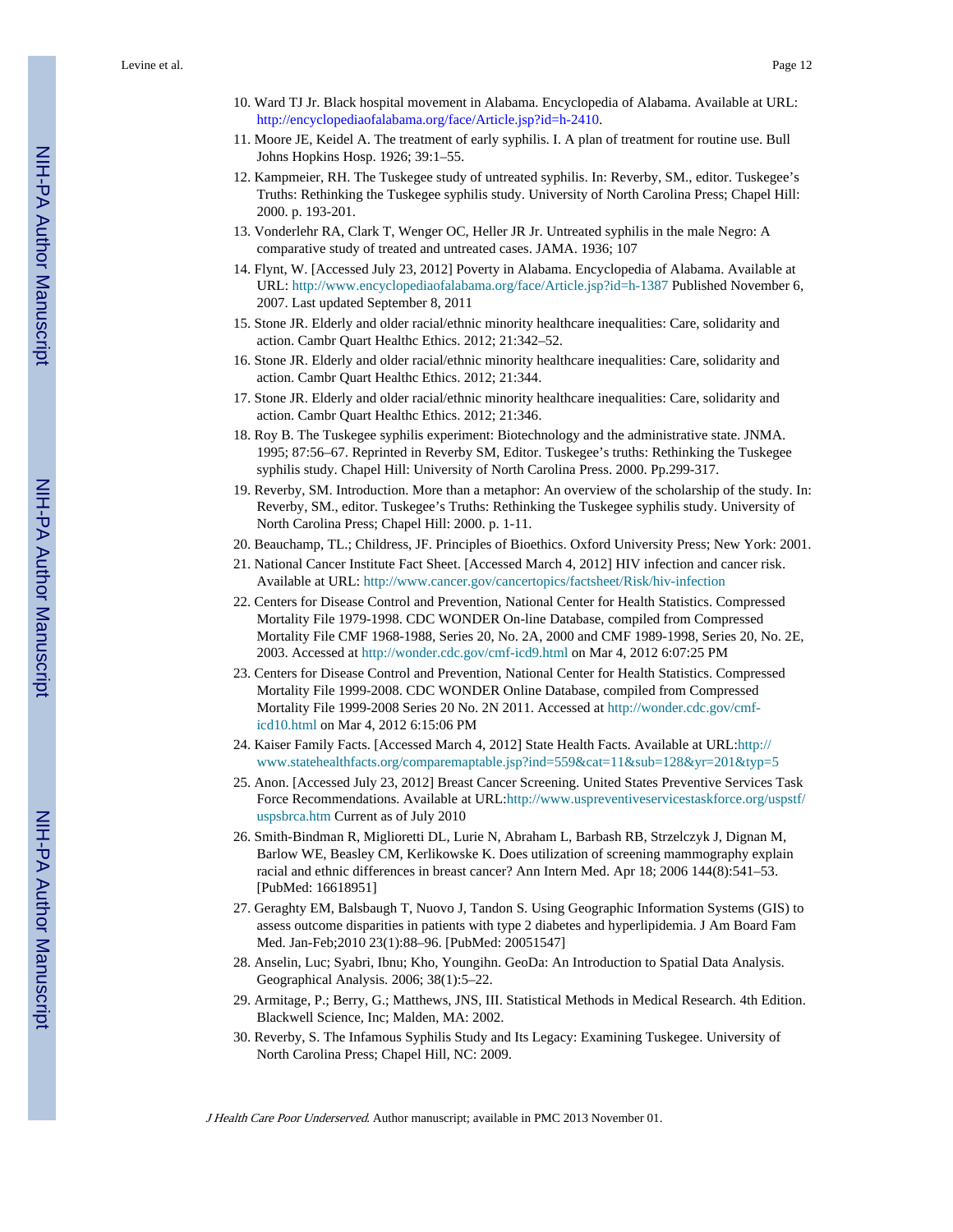- 31. Heintzelman CA. The Tuskegee syphilis study and its implications for the 21st century. The New Social Worker. 2003; 10(4) Located at URL:<http://www.socialworker.com/tuskegee.htm> and accessable via Google search for "Heintzelman CA. The Tuskegee syphilis study and its implications for the 21st century.".
- 32. WHO Syphilis Study Commission. Venereal-disease control in the USA. World Health Org.; 1950. Techn. Rep. Ser. 15
- 33. Yoon, CK. Families emerge as silent victims. In: Reverby, SM., editor. Tuskegee's Truths Rethinking the Tuskegee Syphilis Study. The University of North Carolina Press; Chapel Hill, NC: 2000. p. 457-60.
- 34. Reverby, SM. Escaping melodramas: Rethinking the U.S. Public Health Service "infamous" studies in Tuskegee and Guatemala. S.S. Kresge Learning Resource Center Lecture Hall 3. Meharry Medical College; Nashville, TN: Feb 29. 2012 Tuskegee Study.
- 35. Brandt, AM. No magic bullet a social history of venereal disease in the United State since 1880. Oxford University Press; New York: 1987. Expanded Edition
- 36. Cowan FM, French R, Johnson AM. The role and effectiveness of partner notification in STD control: A review. Genitourin Med. 1996; 721:247–52. [PubMed: 8976827]
- 37. Rutherford GW, Woo JM. Contact tracing and the control of human immunodeficiency virus infection. JAMA. Jun 24; 1988 259(24):3609–10. [PubMed: 3131557]
- 38. Wigfield AS. 27 years of uninterrupted contact tracing: The 'Tyneside Scheme'. Brit J Vener Dis. 1972; 48:37–50. [PubMed: 5067063]
- 39. Guide to Community Preventive Services. [Accessed February 2012] Interventions to identify HIV-positive people through partner counseling and referral services. Available at URL: [www.thecommunityguide.org/hiv/partnercounseling.html.](http://www.thecommunityguide.org/hiv/partnercounseling.html) Last updated: 12/22/2011;
- 40. Heyman, D., editor. Control of Communicable Diseases Manual. 18th Edition. American Public Health Association; Washington, DC: 2004.
- 41. Becker MS, Joseph JG. AIDS and behavior change to reduce risk: A review. Am J Public Health. 1988; 78:394–410. [PubMed: 3279837]
- 42. Becker MH, Joseph JG. AIDS and behavior change. Pub Health Rev. 1988; 16:1–11. [PubMed: 3247487]
- 43. Brandt AM. AIDS in historical perspective: Four lessons from the history of sexually transmitted diseases. Am J Public Health. 1988; 78:367–71. [PubMed: 3279834]
- 44. Marks G, Richardson JL, Maldonado N. Self-disclosure of HIV infection to sexual partners. Am J Public Health. 1991; 81:1321–3. [PubMed: 1928534]
- 45. Landis, et al. NEJM. McCusker J, Stoddard AM, McCarthy E. The validity of self-reported HIV antibody test results. Am J Public Health. 82:567–9.
- 46. Smereck, GAD. Contact tracing for HIV infection: Policy and program implications from a 50 state survey. In: Fisher, DG.; Needle, R., editors. AIDS and Community-Based Drug Intervention Programs: Evaluation and Outreach. The Haworth Press, Inc; New York: p. 41-52.
- 47. Tarasoff v Regents of University of California, 131 Cal. Rptr. 14, 551 P.2d 334 (Calif. 1976) + Sm.
- 48. Joseph, SJ. Dragon within the gates: The once and future AIDS epidemic. Carroll and Graf.; New York: 1992.
- 49. Joseph SJ. Towards an urban HIV policy. Bull NY Acad Med. 1993 Summer;70(1):37–49.
- 50. Gay Men's Health Crisis. The Body. Mar 12. 1999 GMHC opposes New York state health department's draft regulations on partner notification.
- 51. American Civil Liberties Union. [Accessed February 14, 2012] HIV Partner Notification: Why coercion won't work. Available at URL: [http://www.aclu.org/lgbt-rights\\_hiv-aids/hiv-partner](http://www.aclu.org/lgbt-rights_hiv-aids/hiv-partner-notification-why-coercion-wont-work)[notification-why-coercion-won't-work](http://www.aclu.org/lgbt-rights_hiv-aids/hiv-partner-notification-why-coercion-wont-work)
- 52. Bell, A.; Wineberg, M. Homosexualities: A study of diversity in men and women. Simon and Shuster; New York: 1978.
- 53. Selik RM, Castro KG, Pappaioanou M. Racial/ethnic differences in the risk of AIDS in the United States. Am J Public Health. 1988; 78:1539–45. [PubMed: 3189630]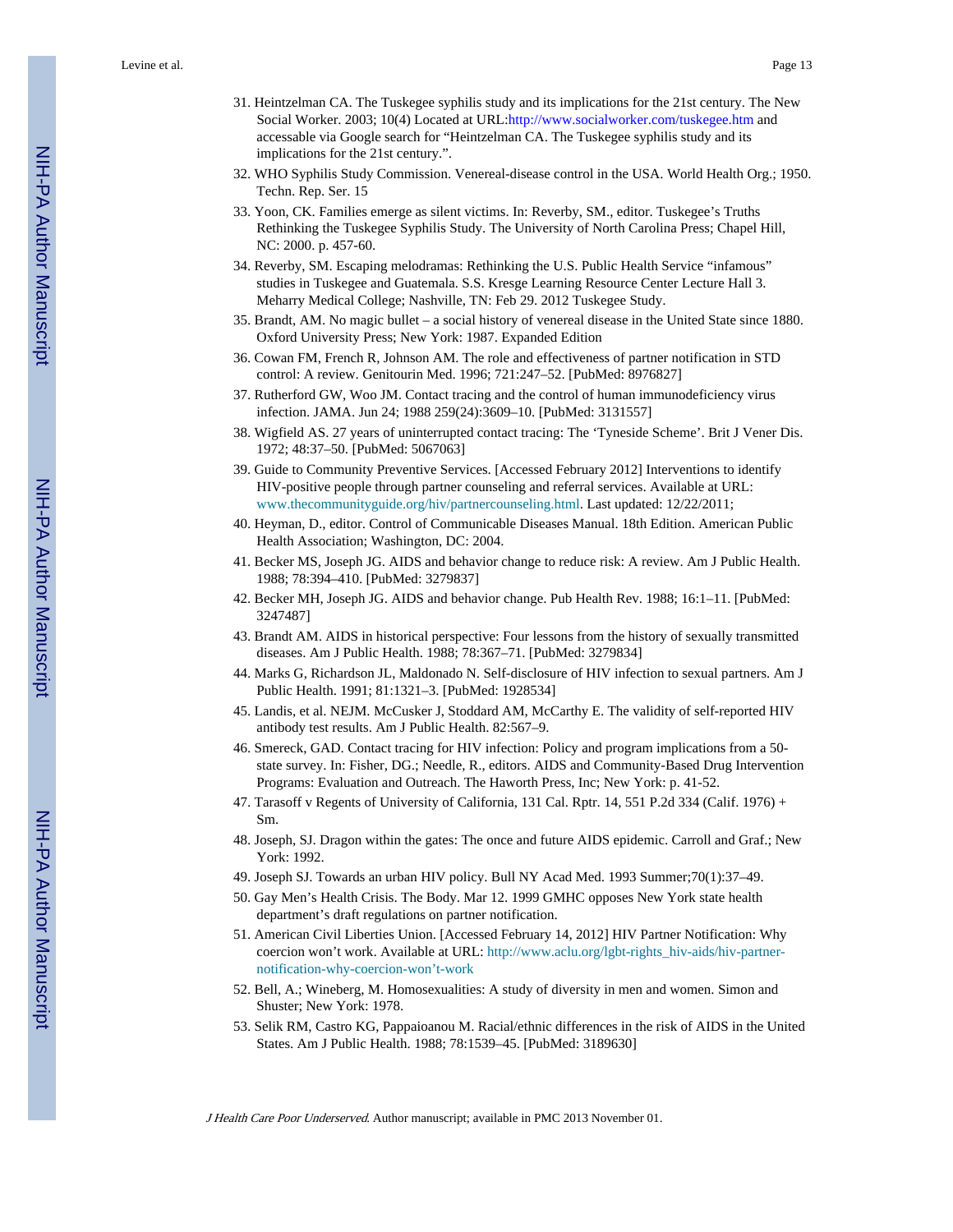- 54. Millett G, Malebranche D, Mason B, Spikes P. Focusing "down low": Bisexual black men, HIV risk, and heterosexual transmission. J Nat Med Assoc. 2005; 97(7):52S–59S.
- 55. Chu SY, Peterman TA, Doll LS, Buehler JW, Curran JW. AIDS in bisexual men in the United States: Epidemiology and transmission to women. Am J Public Health. 1992; 82:220–4. [PubMed: 1739151]
- 56. Padian, NS. Female partners of bisexual men; Paper presented at the CDC Workshop on Bisexuality and AIDS; Atlanta, GA. October, 1989;
- 57. Hennekens, CH.; Buring, JE. Epidemiology in Medicine. Mayrent, SL., editor. Little, Brown & Co.; Boston, MA: 1987.
- 58. Rosenberg HM, Maurer JD, Sorlie PD, et al. Quality of death rates by race and Hispanic origin: a summary of current research, 1999. Vital Health Stat. Sep; 1999 2(128):1–13.
- 59. Smith DB. The politics of racial disparities: Desegregating the hospitals in Jackson, Mississippi. The Milbank Quarterly. 2005; 83(2):247–69. [PubMed: 15960771]
- 60. Finkelstein A, McKnight R. What Did Medicare Do? The Initial Impact of Medicare on Mortality and Out of Pocket Medical Spending. Journal of Public Economics. 2008; 92:1644–1669.
- 61. Uhrig JD, Bann CM, McCormack LA, Rudolph N. Beneficiary knowledge of original Medicare and Medicare managed care. Med Care. Nov; 2006 44(11):1020–9. [PubMed: 17063134]
- 62. Kawachi I, Kennedy BP, Lochner K, Prothrow-Stith D. Social capital, income inequality, and mortality. Am J Public Health. Sep; 1997 87(9):1491–8. [PubMed: 9314802]
- 63. Levine RS, Foster JE, Fullilove RE, Fullilove MT, Briggs NT, Hull PC, Husaini BA, Hennekens CH. Black-white inequalities in mortality and life-expectancy, 1933-1999: Implications for Healthy People 2010. Pub Health Rep. 116:474–483. US Bureau of the Census. [PubMed: 12042611]
- 64. Historical Statistics of the United States From Colonial Times to 1970. US Government Printing Office; Washington: 1975.
- 65. Mechanic D. Disadvantage, inequality and social policy. Health Affairs. 2002; 21(2):48–59. [PubMed: 11900186]
- 66. Levine RS, Goldzweig I, Kilbourne B, Juarez P. Firearms, youth homicide, and public health. J Health Care Poor Underserved. 2012; 23(1):7–19.
- 67. Drowos JC, Levine RS, Hennekens CH. Mortality among young black men: A new American tragedy. Amer J Med. 2013 Forthcoming.
- 68. Levine RS, Rust G, Aliyu M, Pisu M, Zoorob R, Goldzweig I, Juarez P, Husaini B, Hennekens CH. United States Counties with low black male mortality rates. Amer J Med. 2012 Forthcoming.
- 69. Brawley OW. Is race really a negative prognostic factor for cancer? JNCI J Natl Cancer Inst. 2009; 101(14):970–971.
- 70. Roberts D. Debating the cause of health disparities: Implications for bioethics and racial equality. Camb Quart Healthc Ethics. 2012; 21:332–341. 333.
- 71. Roberts D. Debating the cause of health disparities: Implications for bioethics and racial equality. Camb Quart Healthc Ethics. 2012; 21:332–341.
- 72. Gravlee CC, Mulligan CJ. Re: Racial Disparities in Cancer Survival Among Randomized Clinical Trials of the Southwest Oncology Group. J Natl Cancer Inst. 2010; 102(4):280. [PubMed: 20075371]
- 73. Gravlee CC. How race becomes biology: Embodiment of social inequality. Am J Phys Anthropol. 2009; 139:49–57.
- 74. Barr, DA. Health Disparities in the United States: Social Class, Race, Ethnicity, and Health. Johns Hopkins University Press; Baltimore, MD: 2008.
- 75. Bach PB, Pham HH, Schrag D, Tate RC, Hargraves JL. Primary care physicians who treat blacks and whites. New Engl J Med. 2004; 351:575–584. [PubMed: 15295050]
- 76. Krieger, N. The science and epidemiology of racism and health: Racial/ethnic categories, biological expressions of racism, and the embodiment of inequality— and ecosocial perspective. In: Whitmarsh, I.; Jones, DS., editors. What's the Use of Race? Modern Governance and the Biology of Difference. MIT Press; Cambridge, MA: 2010. p. 225-255.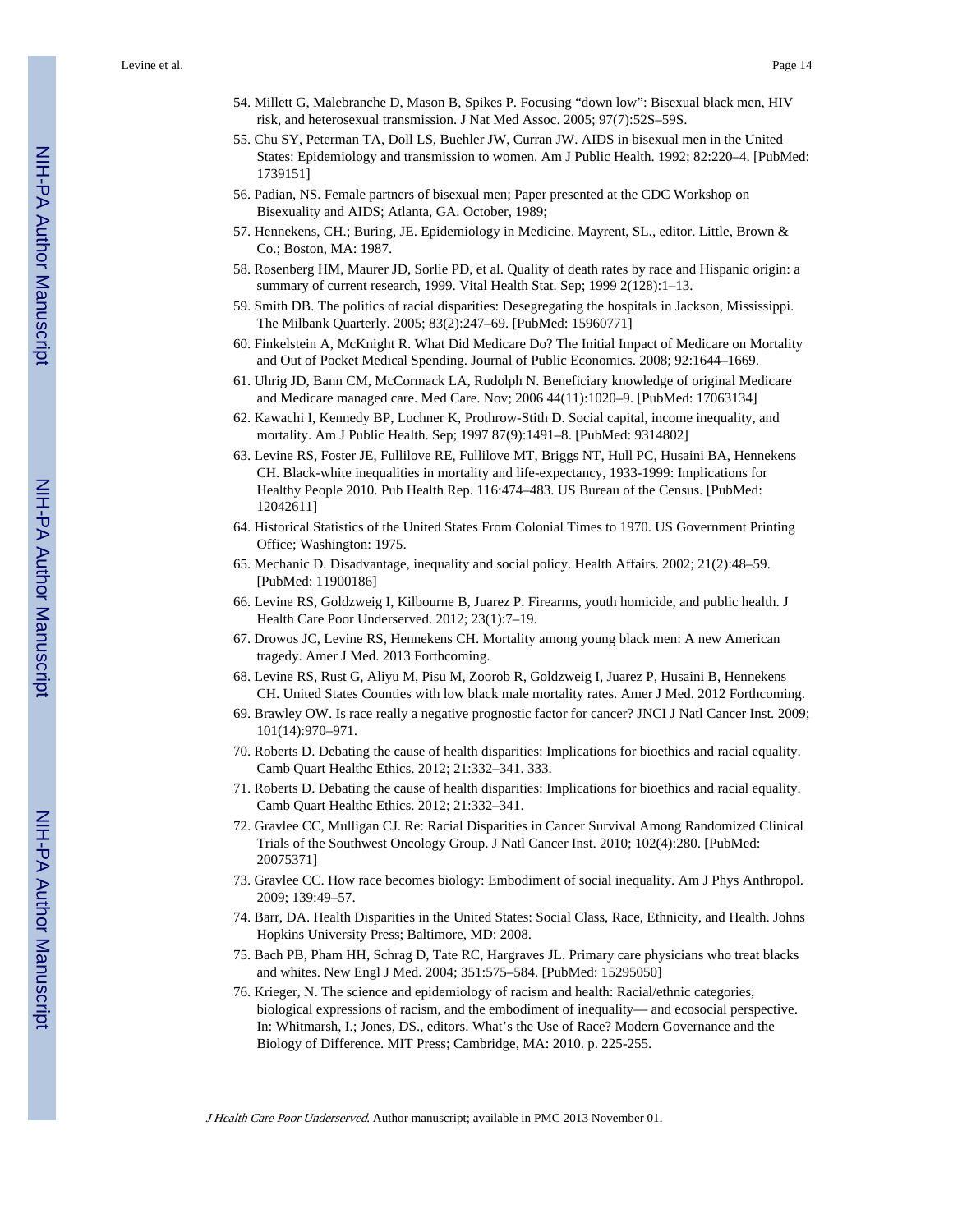- 77. Williams DR, Collins C. Racial residential segregation: A fundamental cause of racial disparities in health. Public Health Reports. 2001; 116:404–416. [PubMed: 12042604]
- 78. Roberts D. Debating the cause of health disparities: Implications for bioethics and racial equality. Camb Quart Healthc Ethics. 2012; 21:332–341. 334.
- 79. Anon. [Accessed July 24, 2012] CDC Implementation of Anti-Lobbying Provisions. Available at URL: [http://changelabsolutions.org/sites/changelabsolutions.org/files/CDC%20Implementation](http://changelabsolutions.org/sites/changelabsolutions.org/files/CDC%20Implementation%20of%20Anti-Lobbying%20Restrictions%20-%20June%202012.pdf) [%20of%20Anti-Lobbying%20Restrictions%20-%20June%202012.pdf](http://changelabsolutions.org/sites/changelabsolutions.org/files/CDC%20Implementation%20of%20Anti-Lobbying%20Restrictions%20-%20June%202012.pdf)
- 80. Anon. [Accessed July 24, 2012] Lobbying Activities. National Institutes of Health Ethics Program. Available at URL: <http://ethics.od.nih.gov/topics/lobbying.htm>
- 81. Hennekens CH, DeMets D. Statistical association and causation: contributions of different types of evidence. JAMA. 2011; 305(11):1134–5. [PubMed: 21406653]
- 82. Hahn RA, Bilukha O, Crosby A, Fullilove MT, Liberman A, Moscicki E, Snyder S, Tuma F, Briss PA. Firearms laws and the reduction of violence: A systematic review. Am J Prev Med. 2005; 28(2S1):40–71. [PubMed: 15698747]
- 83. Centers for Disease Control and Prevention, National Center for Health Statistics. Compressed Mortality File. 1979-1998 CDC WONDER On-line Database, compiled from Compressed Mortality File DMF 1968-1988, Series 20, No. 2A, 2000 and CMF1979-1988, Series 20, No. 2E, 2003. Accessed at<http://wonder.cdc.gov/cmf-icd9.html> on May 30, 2012 10:29:59 AM.
- 84. King, MLK, Jr.. "Letter from Birmingham Jail" in King MLK Jr. Why We Can't Wait. Harper & Row; New York: 1964.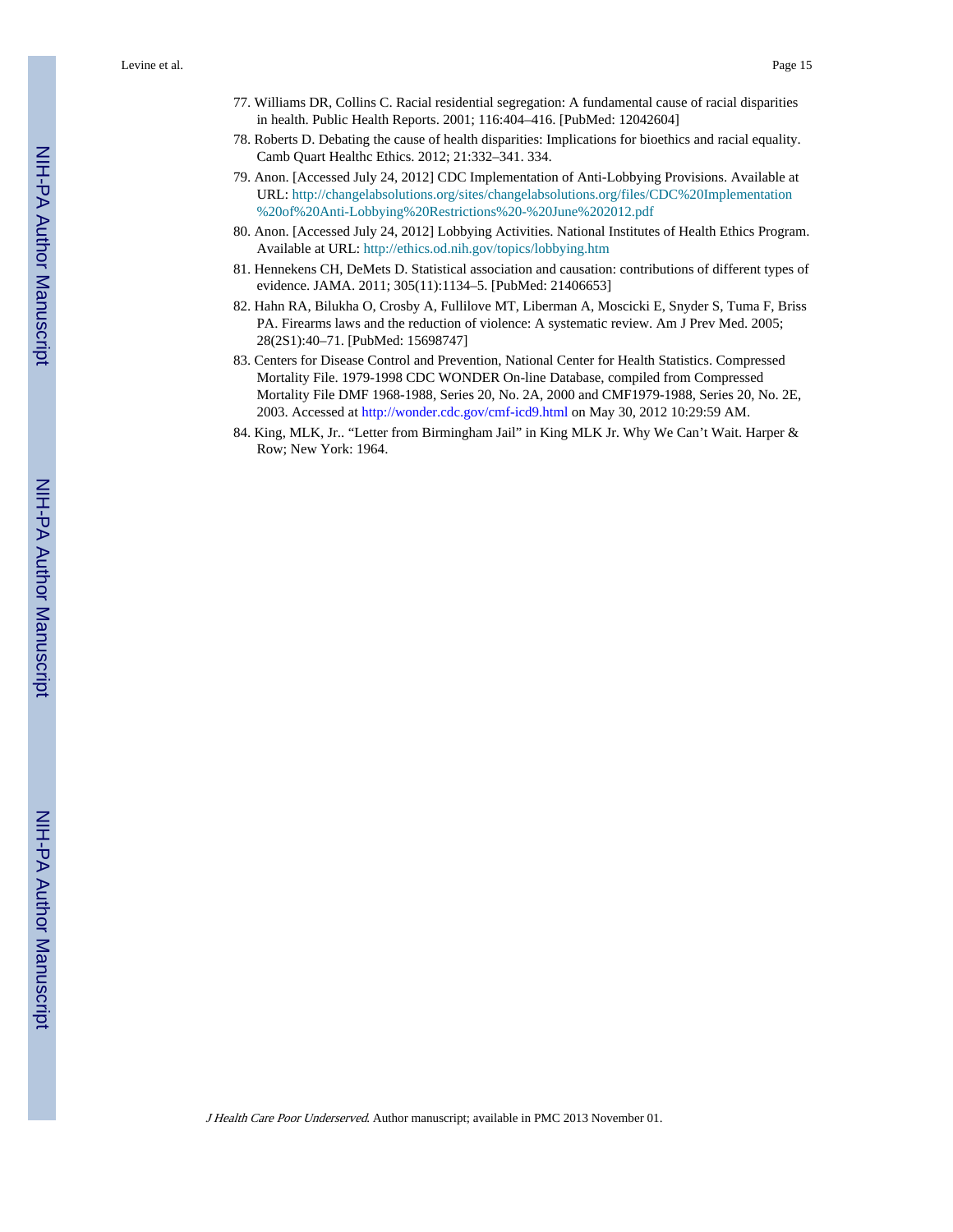

#### **Figure 1.**

HIV Mortality Among Black Women 15-85+ Years of Age in States with Contact Tracing by Name Beginning in 1990-93 and States in Which Contact Tracing by Name was Delayed Until 1999-2008.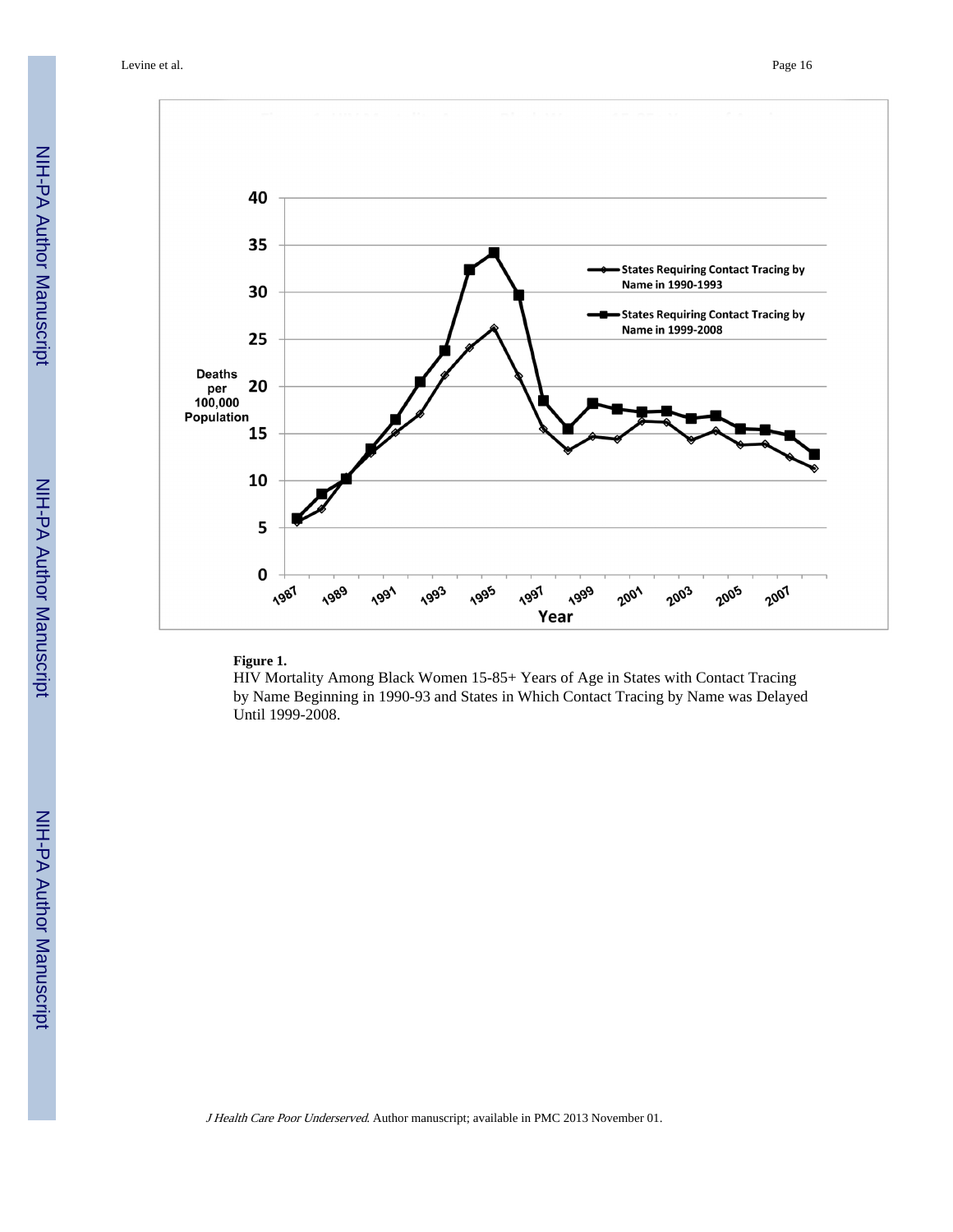

#### **Figure 2.**

Difference in Absolute white and Absolute Balck Percent Change in Regular Mammography Among United States Medicare Beneficiaries from 1992-95 to 2005-08. US Census Regions.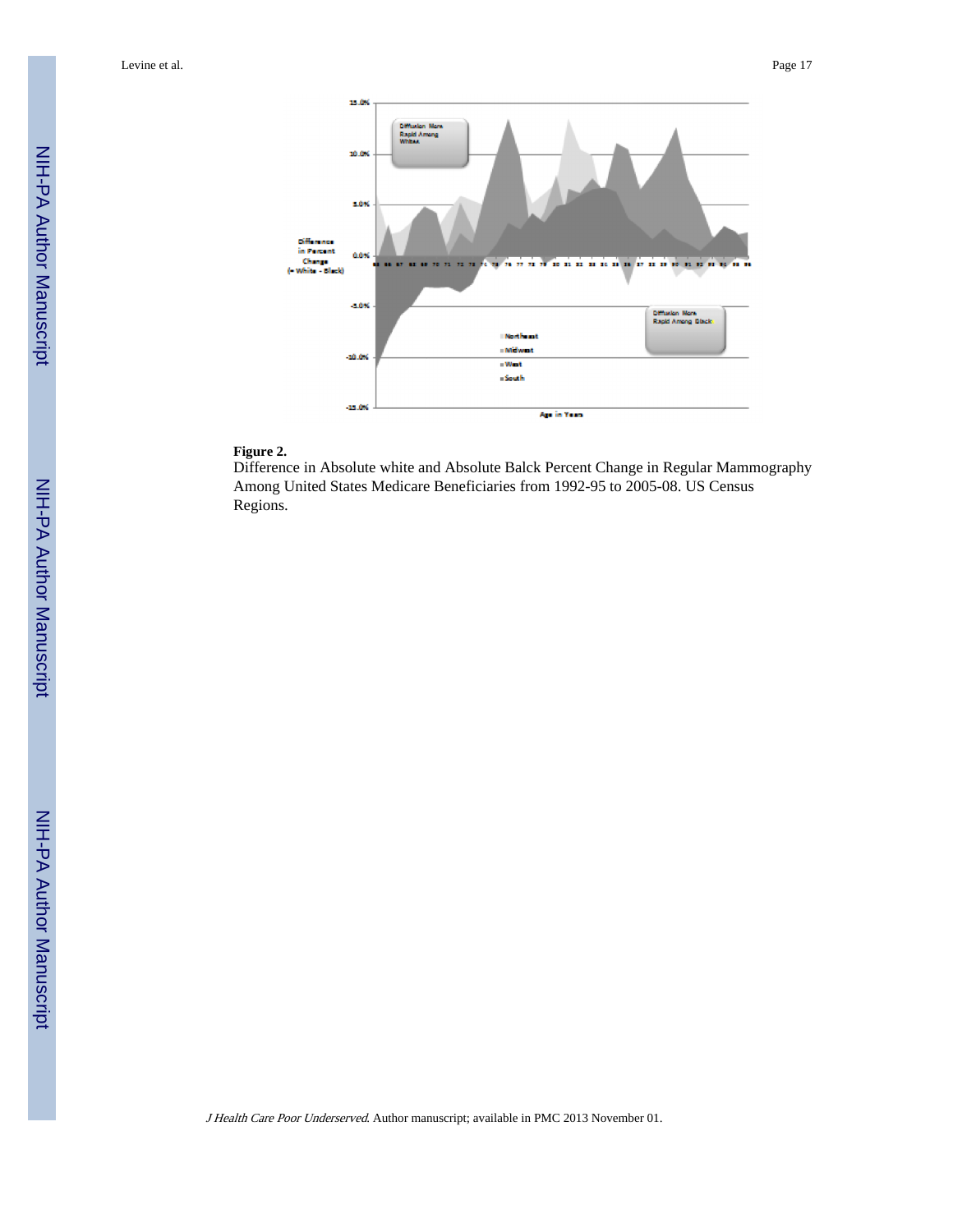#### **Table 1**

#### **Age-adjusted HIV Infection Mortality and 95% Confidence Intervals Among Black Women Ages 15 to 85+ Years in US States With HIV Contact Tracing by Name Beginning in 1990-93 and 1999-2007**

|      | <b>HIV Contact Tracing by Name</b><br><b>Beginning in 1990-1993</b> |                          |                                                                | <b>HIV Contact Tracing by Name</b><br><b>Beginning in 1999-2007</b> |                          |                                                                |
|------|---------------------------------------------------------------------|--------------------------|----------------------------------------------------------------|---------------------------------------------------------------------|--------------------------|----------------------------------------------------------------|
| Year | Lower<br>Bound.<br>95%<br>Confidence<br><b>Interval</b>             | Age-<br>adjusted<br>Rate | <b>Upper</b><br>Bound,<br>95%<br>Confidence<br><b>Interval</b> | Lower<br>Bound.<br>95%<br>Confidence<br><b>Interval</b>             | Age-<br>adjusted<br>Rate | <b>Upper</b><br>Bound,<br>95%<br>Confidence<br><b>Interval</b> |
| 1987 | 4.7                                                                 | 5.6                      | 6.5                                                            | 5.4                                                                 | 6                        | 6.7                                                            |
| 1988 | 6                                                                   | $\overline{7}$           | 8                                                              | 7.8                                                                 | 8.6                      | 9.4                                                            |
| 1989 | 9.2                                                                 | 10.4                     | 11.7                                                           | 9.4                                                                 | 10.2                     | 11                                                             |
| 1990 | 11.6                                                                | 12.9                     | 14.3                                                           | 12.4                                                                | 13.4                     | 14.3                                                           |
| 1991 | 13.7                                                                | 15.1                     | 16.5                                                           | 15.5                                                                | 16.5                     | 17.5                                                           |
| 1992 | 15.6                                                                | 17.1                     | 18.6                                                           | 19.4                                                                | 20.5                     | 21.6                                                           |
| 1993 | 19.5                                                                | 21.2                     | 22.9                                                           | 22.6                                                                | 23.8                     | 25                                                             |
| 1994 | 22.3                                                                | 24.1                     | 25.8                                                           | 31                                                                  | 32.4                     | 33.8                                                           |
| 1995 | 24.4                                                                | 26.2                     | 28                                                             | 32.8                                                                | 34.2                     | 35.6                                                           |
| 1996 | 19.5                                                                | 21.1                     | 22.7                                                           | 28.4                                                                | 29.7                     | 31                                                             |
| 1997 | 14.1                                                                | 15.5                     | 16.9                                                           | 17.5                                                                | 18.5                     | 19.6                                                           |
| 1998 | 12                                                                  | 13.2                     | 14.4                                                           | 14.5                                                                | 15.5                     | 16.4                                                           |
| 1999 | 13.4                                                                | 14.7                     | 16.1                                                           | 17.2                                                                | 18.2                     | 19.2                                                           |
| 2000 | 13.1                                                                | 14.4                     | 15.7                                                           | 16.6                                                                | 17.6                     | 18.6                                                           |
| 2001 | 14.9                                                                | 16.3                     | 17.6                                                           | 16.3                                                                | 17.3                     | 18.2                                                           |
| 2002 | 14.8                                                                | 16.2                     | 17.5                                                           | 16.4                                                                | 17.4                     | 18.3                                                           |
| 2003 | 13.1                                                                | 14.3                     | 15.6                                                           | 15.7                                                                | 16.6                     | 17.5                                                           |
| 2004 | 14                                                                  | 15.3                     | 16.6                                                           | 16                                                                  | 16.9                     | 17.8                                                           |
| 2005 | 12.6                                                                | 13.8                     | 15.1                                                           | 14.6                                                                | 15.5                     | 16.4                                                           |
| 2006 | 12.6                                                                | 13.9                     | 15.1                                                           | 14.5                                                                | 15.4                     | 16.2                                                           |
| 2007 | 11.3                                                                | 12.5                     | 13.6                                                           | 14                                                                  | 14.8                     | 15.7                                                           |
| 2008 | 10.2                                                                | 11.3                     | 12.4                                                           | 12                                                                  | 12.8                     | 13.6                                                           |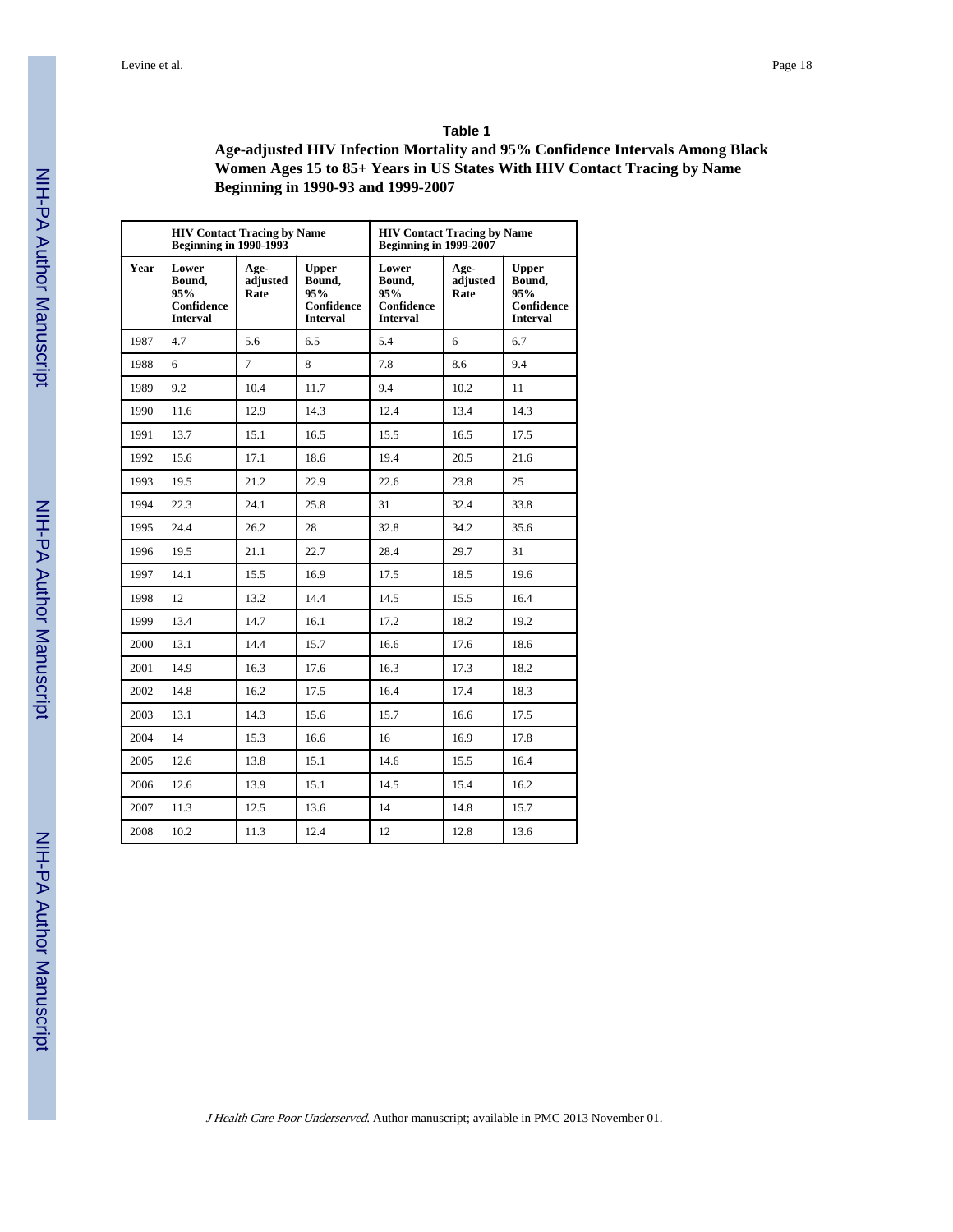#### **Table 2**

Coefficients from 1st change models predicting regular screening mammography at T2

|                                                                                              | <b>BLACK WOMEN</b> |          | <b>WHITE WOMEN</b> |          |  |
|----------------------------------------------------------------------------------------------|--------------------|----------|--------------------|----------|--|
| <b>VAR</b>                                                                                   | b                  | p-value  | h                  | 95% CL   |  |
| <b>CONSTANT</b>                                                                              | 0.352              | < 0.0001 | 0.393              | < 0.0001 |  |
| <b>REGULAR</b><br>SCREENING<br><b>MAMMOGRAPHY</b><br><b>AT TIME ONE</b><br>(T1)              | 0.419              | < 0.0001 | 0.441              | < 0.0001 |  |
| <b>PERCENT</b><br>POPULATION<br>$AGE 25+YEARS$<br>WITH LESS THAN<br>HIGH SCHOOL<br>EDUCATION | $-0.173$           | <0.0001  | $-0.282$           | < 0.0001 |  |
| <b>PERCENT</b><br>UNEMPLOYMENT                                                               | $-0.583$           | 0.0021   | $-0.222$           | 0.1486   |  |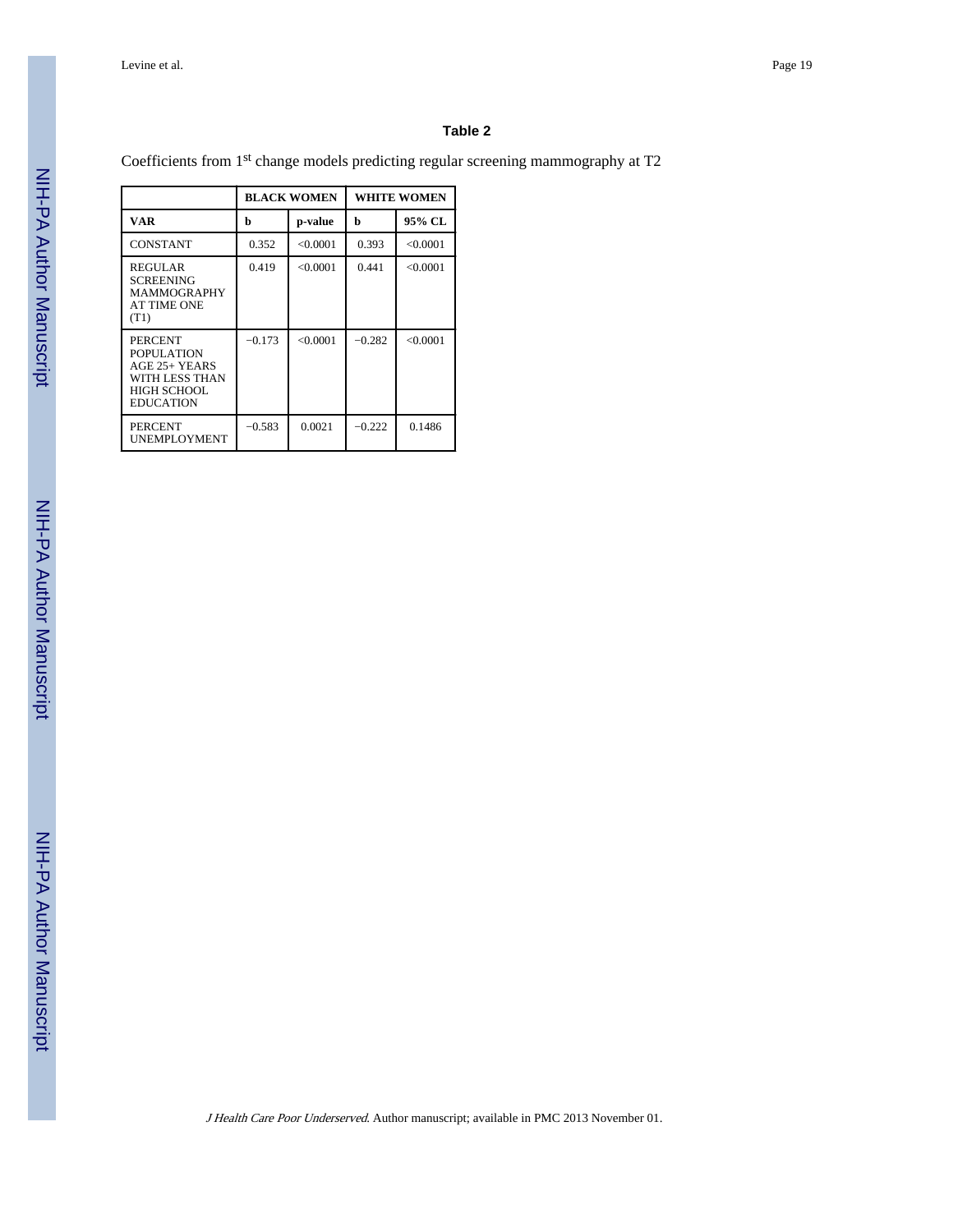| Table 3                                             |
|-----------------------------------------------------|
| PATTERNS AND EVOLUTION OF LEGALLY MANDATED HUMAN    |
| <b>EXPERIMENTS: FROM TUSKEGEE TO TUSKEGEE REDUX</b> |

|                                                                                                                                                                                                                                                                                                                                   |                                                                                                                                                                                                                                                                                                                                                                                                                          | <b>TUSKEGEE</b>                                                                                                                                                                                                                                                                                                                 |                                                                                                                               |                                                                                                                                                                                                                                                                       |                                                                                                                                                                                                           |                                                                                    |
|-----------------------------------------------------------------------------------------------------------------------------------------------------------------------------------------------------------------------------------------------------------------------------------------------------------------------------------|--------------------------------------------------------------------------------------------------------------------------------------------------------------------------------------------------------------------------------------------------------------------------------------------------------------------------------------------------------------------------------------------------------------------------|---------------------------------------------------------------------------------------------------------------------------------------------------------------------------------------------------------------------------------------------------------------------------------------------------------------------------------|-------------------------------------------------------------------------------------------------------------------------------|-----------------------------------------------------------------------------------------------------------------------------------------------------------------------------------------------------------------------------------------------------------------------|-----------------------------------------------------------------------------------------------------------------------------------------------------------------------------------------------------------|------------------------------------------------------------------------------------|
| <b>LEGAL</b><br><b>REJECTION</b><br><b>OF MEDICAL</b><br><b>EVIDENCE</b>                                                                                                                                                                                                                                                          | <b>LEGALLY</b><br><b>MANDATED HUMAN</b><br><b>SUBJECT</b><br><b>RESEARCH</b>                                                                                                                                                                                                                                                                                                                                             | <b>LEGAL</b><br><b>PLACEMENT OF</b><br><b>BLACKS IN THE</b><br><b>HIGH RISK</b><br><b>EXPERIMENTAL</b><br><b>CONDITION</b>                                                                                                                                                                                                      | <b>PUBLIC</b><br><b>HEALTH</b><br><b>COLLABORA-</b><br><b>TION WITH</b><br><b>LEGAL</b><br><b>MANDATE</b>                     | <b>ADVERSE</b><br><b>OUTCOMES TO</b><br><b>BLACKS</b>                                                                                                                                                                                                                 |                                                                                                                                                                                                           | <b>CURRENT</b><br><b>STATUS</b>                                                    |
| <b>Venereal</b><br><b>Disease</b><br><b>Control Act:</b><br>Permitted<br>human<br>experimenta-<br>tion to withhold<br>individual and<br>public health<br>treatment for<br>syphilis among<br>African<br>American men<br>even if medical<br>evidence<br>suggested the<br>possibility that<br>treatment<br>could<br>help.(Roy).      | <b>PHS Syphilis</b><br><b>Study at Tuskegee:</b><br>Natural History of<br>Syphilis in the<br>untreated African<br>American male: lack of<br>treatment included<br>interference with<br>partner notification                                                                                                                                                                                                              | <b>Blacks=High Risk</b><br><b>Condition:</b><br>No individual<br>treatment or Public<br>Health care (contact<br>tracing) for Syphilis.<br><b>Whites= Usual Risk</b><br><b>Condition:</b> Usual<br><b>Individual and Public</b><br>Health Care for<br>Syphilis                                                                   | <b>Active:</b> design<br>and execution of<br>PHS Syphilis<br>Study                                                            | <b>Study Men: Syphilis</b><br>Untreated<br>Female<br><b>Partners/Babies</b><br><b>Affected by Study</b><br>Men:<br>Contact notification<br>blocked: women and<br>babies infected                                                                                      | Unethical<br>medical<br>experiments<br>no longer<br>legal.<br>Freedom of<br>lawmakers to<br>establish<br>social<br>experiments<br>by passing<br>laws which<br>ignore<br>medical<br>evidence<br>preserved. |                                                                                    |
|                                                                                                                                                                                                                                                                                                                                   |                                                                                                                                                                                                                                                                                                                                                                                                                          | <b>TUSKEGEE REDUX</b>                                                                                                                                                                                                                                                                                                           |                                                                                                                               |                                                                                                                                                                                                                                                                       |                                                                                                                                                                                                           |                                                                                    |
| <b>LEGAL</b><br><b>REJECTION</b><br><b>OF MEDICAL</b><br><b>EVIDENCE</b><br>(Cancer-<br>related)                                                                                                                                                                                                                                  | <b>LEGALLY</b><br><b>MANDATED HUMAN</b><br><b>EXPERIMENT</b>                                                                                                                                                                                                                                                                                                                                                             | <b>LEGAL</b><br><b>PLACEMENT OF</b><br><b>BLACKS IN THE</b><br><b>HIGH RISK</b><br><b>EXPERIMENTAL</b><br><b>CONDITION</b>                                                                                                                                                                                                      | <b>PUBLIC</b><br><b>HEALTH</b><br><b>COLLABORA-</b><br><b>TION WITH</b><br><b>LEGAL</b><br><b>MANDATE</b>                     | <b>POSSIBLE ADVERSE</b><br><b>OUTCOMES TO</b><br><b>BLACKS</b>                                                                                                                                                                                                        |                                                                                                                                                                                                           | <b>CURRENT</b><br><b>STATUS</b>                                                    |
| 23 states and<br>the District of<br>Columbia<br>outlawed HIV<br>contact tracing<br>by name<br>despite<br>medical<br>evidence that<br>this is the best<br>practice for<br>control of<br>sexually<br>transmitted<br>disease.<br>These stats<br>also ignored<br>corroborating<br>medical<br>evidence that<br>partner<br>notification | Female partners<br>of men who have sex with<br>men were not notified<br>by public health<br>agencies in states<br>which outlawed HIV<br>contact tracing by<br>name<br>$($ = human experiment<br>since people were<br>systematically placed<br>in a condition outside<br>the boundaries of best<br>medical practice) and<br>were notified by public<br>health agencies in<br>states where contact<br>tracing was allowed. | <b>Black Women=High</b><br><b>Risk Experimental</b><br>Condition --- known<br>to have greater risk of<br>exposure to men who<br>have sex with men<br>than white women<br><b>White Women=Low</b><br><b>Risk Experimental</b><br><b>Condition</b><br>--known to have<br>lower risk of exposure<br>to men who have sex<br>with men | <b>Silent</b><br>Partnership:<br>Acquiescence to<br>laws placing<br>black women in<br>high risk<br>experimental<br>condition. | Increased mortality from<br>HIV in states outlawing<br>HIV contact tracing by<br>name during the time<br>period when HIV<br>contact tracing by name<br>was outlawed; no<br>excess mortality after<br>laws outlawing HIV<br>contact tracing by name<br>were overturned |                                                                                                                                                                                                           | Named HIV<br>contact<br>identification<br>is part of<br>public health<br>practice. |

inadequate for partner protection. **Medicare definition of medical Acquisition of screening mammography** by **Black women=High Risk Condition** --known to have **Silent partnership:** Limited Increased rate of diffusion of screening mammography services No change.